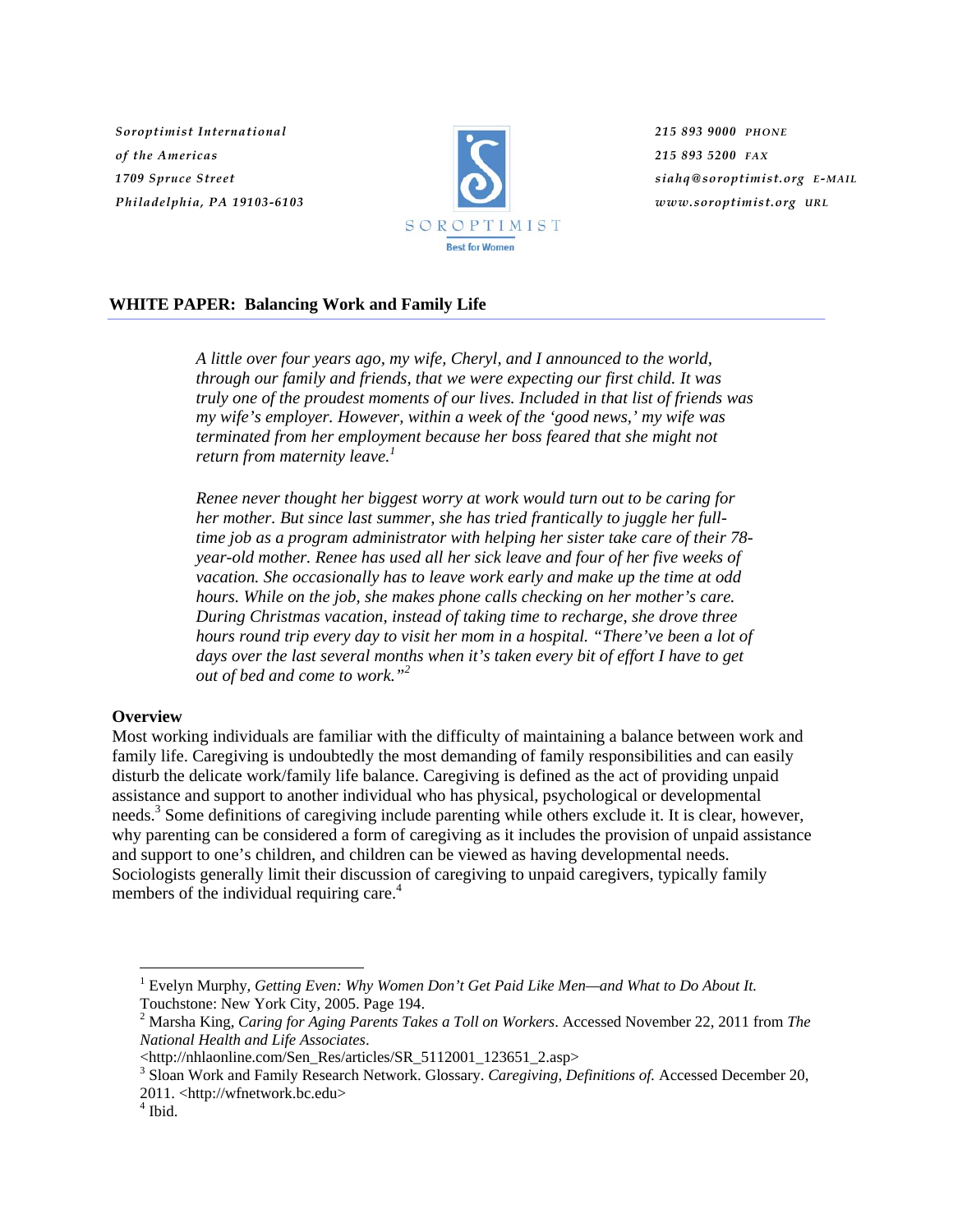While women have entered the work force in increasing numbers throughout the world in the last few decades, their responsibility for caregiving has not declined in proportion.<sup>5</sup> As a result, many working women in industrialized countries are fighting to strike a balance in a society that expects women to bear the primary responsibility of caregiving as well as expects, and increasingly requires, all adults to work for pay.<sup>6</sup> Today in many parts of the world, working mothers are part of a two-earner couple with children and must typically juggle multiple forms of childcare and their work schedule, along with unpaid household responsibilities.<sup>7</sup> Additionally, women constitute 75 percent of family caregivers for elderly or disabled relatives: the average family caregiver is 46 years old, female, married and working outside the home earning an annual income of \$35,000.<sup>8</sup>

The reality is that today's women are expected to fulfill both traditional and contemporary expectations. Traditional views of family and stereotypes that continue to plague women clash with contemporary notions of female empowerment, which has repercussions for women: women, whose personal choices are often shaped by traditional views and stereotypes, require "substantial economic and personal sacrifices"<sup>9</sup> in order to also meet the contemporary expectations.

Contemporary expectations are also challenging the meaning of caregiving. With more women in the workforce, the childcare and eldercare industries, in which non-relatives are paid in exchange for providing care, have grown tremendously. In the 2010-11 fiscal year, the childcare industry in the United States was worth about \$7.3 billion dollars, having grown 2.1 percent each year on average since 2005. Additionally, in 2010, Fortune Watch ranked home healthcare services and services for the elderly and persons with disabilities as the third and second (respectively) of the top five industries predicted to show growth in the near future. Both industries have exhibited strong growth over the past decade, particularly taking into account the recent global financial crisis which affected growth in nearly all industries. This indicates that more individuals are opting for such services rather than providing caregiving themselves, placing their work responsibilities over caregiving responsibilities.

While it may seem that contemporary society values careers over caregiving, this is not the case for most individuals. Most parents feel an innate desire to be directly involved in their child's upbringing, which studies have shown is crucial to the health and well-being of a child and one of the key factors for success in a child's life.<sup>10</sup> Additionally, many individuals feel a responsibility to personally care for their elderly or disabled family members. However, these individuals face internal conflict as they want to act as caregivers but feel pressured (by contemporary notions of female empowerment or traditional stereotypes regarding men and family responsibilities) or are forced (for monetary reasons) to work.

Working caregivers must often opt out of the workforce entirely or severely cut back on work time in order to fulfill their caregiving responsibilities. However, if caregivers cannot achieve their desired

 $\overline{a}$ 

9 American Association of University Women, *Behind the Pay Gap*: Page 3. 2007.

<sup>5</sup> Economy Policy Institute, *An Economy That Puts Families First*: Page 3*.* May 24, 2007.

<sup>&</sup>lt;http://www.epi.org/publication/bp190/>

<sup>6</sup> Janet Gornick and Marcia Meyers, New America Foundation: Work & Family Program. *Helping America's Working Parents: What Can We Learn from Europe and Canada?*: Page l. November 2004. <www.newamerica.net/publications/policy/helping\_americas\_working\_parents>

 $<sup>7</sup>$  Ibid: Page 1.</sup>

<sup>8</sup> Family Caregiver Alliance, *Women and Caregiving: Facts and Figures*. Accessed November 10, 2011. <http://www.caregiver.org/jsp/content\_node.jsp?nodeid=892#>

<sup>&</sup>lt;http://www.aauw.org/learn/research/behindPayGap.cfm> 10 The National Parent Teacher Association, *Parental Involvement*. Accessed December 20, 2011. <http://www.pta.org/topic\_parent\_involvement.asp>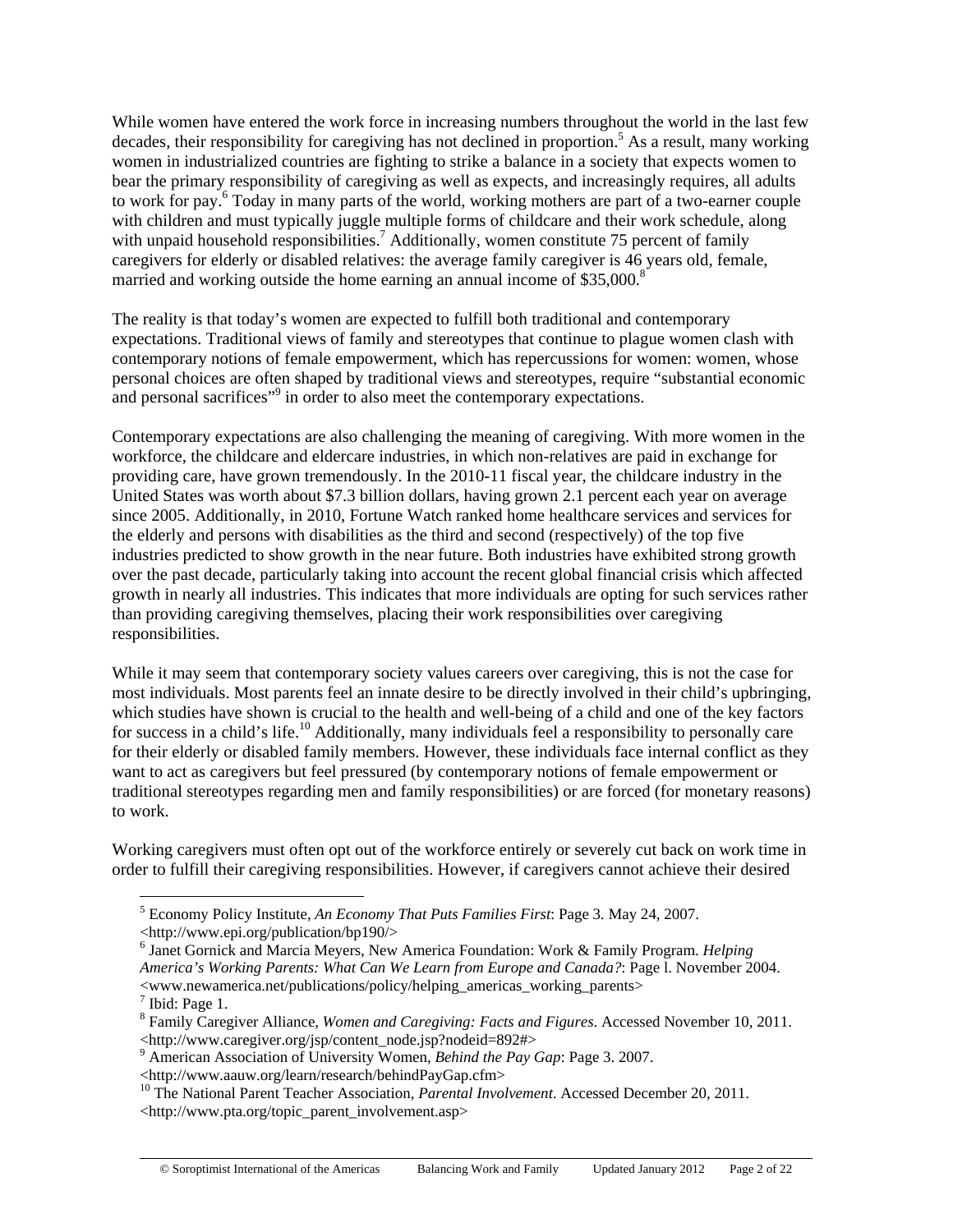work/family life balance, not only is their income curtailed by virtue of working part-time or opting out of the workforce, but so is the economic development of countries through a reduced labor supply.<sup>11</sup> Instituting effective family-friendly workplace policies will help reduce poverty and enhance equity between women and men. It will also provide more flexibility in choice, allowing those individuals who wish to work to do so, and those who wish to undertake family caregiving responsibilities to do so, each with fewer repercussions. In addition, as parenting is crucial to child development, allowing individuals to more easily undertake childcare responsibilities will increase the perceived social value of caregiving as well as help shape future generations.<sup>12</sup>

Work-family reconciliation policies that are common in much of Europe are often criticized in the public rhetoric of the United States for imposing "one size fits all" government programs that restrict personal choice.13 Yet in comparison with most of Europe and parts of Canada, the United States offers less government support for family caregiving than any other industrialized nation—with U.S. policies failing to protect the role of women as mothers and caretakers.14 The latest research shows that many U.S. public policies still lag dramatically behind all high-income countries, as well as many middle- and low-income countries.<sup>15</sup> At least 163 other countries guarantee leave with income in connection with childbirth.<sup>16</sup> The U.S., however, guarantees no paid leave for mothers in any segment of the workforce, with only four other nations sharing this quality: Australia, Lesotho, Papua New Guinea and Swaziland.<sup>17</sup>

Since the U.S. has not set a minimum standard for work leave, private employers determine whether and to what extent employees receive paid leave for illness or for parental, family, vacation or personal time.18 Even unpaid leave is only required by the U.S. government in businesses with 50 or more employees. The Family and Medical Leave Act of 1993 requires these businesses to provide employees with at least 12 weeks a year of unpaid leave for birth, adoption or illness affecting the employee, employee's spouse, child, or parent.<sup>19</sup> Employers must pay health-care coverage during the leave and return employees to their same or equivalent jobs.<sup>20</sup>According to "A Woman's Nation," a 2009 study by Maria Shriver and the Center for American Progress, America's workplace policies have not kept pace with demographic changes in the workplace.<sup>21</sup> This report concludes that the Family and Medical Leave Act must be expanded so that all workers receive paid sick days to properly care for themselves and their families. $^{22}$ 

 $\overline{a}$ 

 $14$  Ibid: Page 3.

 $<$ www.hsph.harvard.edu/globalworkingfamilies/images/report.pdf> $^{16}$ Ibid: Page 1.

<sup>17</sup> Ibid: Page 24.

<www.clasp.org/publications/responsive\_workplaces.pdf>

<sup>19</sup> Judith Nixon, Reference for Business. *Work-Life Balance*. Accessed November 22, 2011.

 $<$ www.referenceforbusiness.com/management/Tr-Z/Work-Life-Balance.html<br> $^{20}$  Ibid.

 $11$  Ibid.

 $12$  Ibid.

<sup>13</sup> Janet Gornick and Marcia Meyers, New America Foundation: Work & Family Program. *Helping America's Working Parents: What Can We Learn from Europe and Canada?*: Page l. November 2004. <www.newamerica.net/publications/policy/helping\_americas\_working\_parents>

<sup>&</sup>lt;sup>15</sup> The Project on Global Working Families, Harvard University of Public Health. *The Work, Family and Equity Index: Where does the United States Stand Globally?:* Page 23. June 16, 2004.

<sup>18</sup> Jodie Levin-Epstein, Center for Law and Social Policy*. Responsive Workplaces: The business case for employment that values fairness and families*: Page 1. March 5, 2007.

<sup>21</sup> Adam Zimmerman, American Association of University Women. *A Woman's Nation Requires Work-Life Balance.* October 19, 2009.

 $<$ http://blog-aauw.org/2009/10/19/a-womans-nation-requires-work-life-balance/ $>$  $^{22}$ Ibid.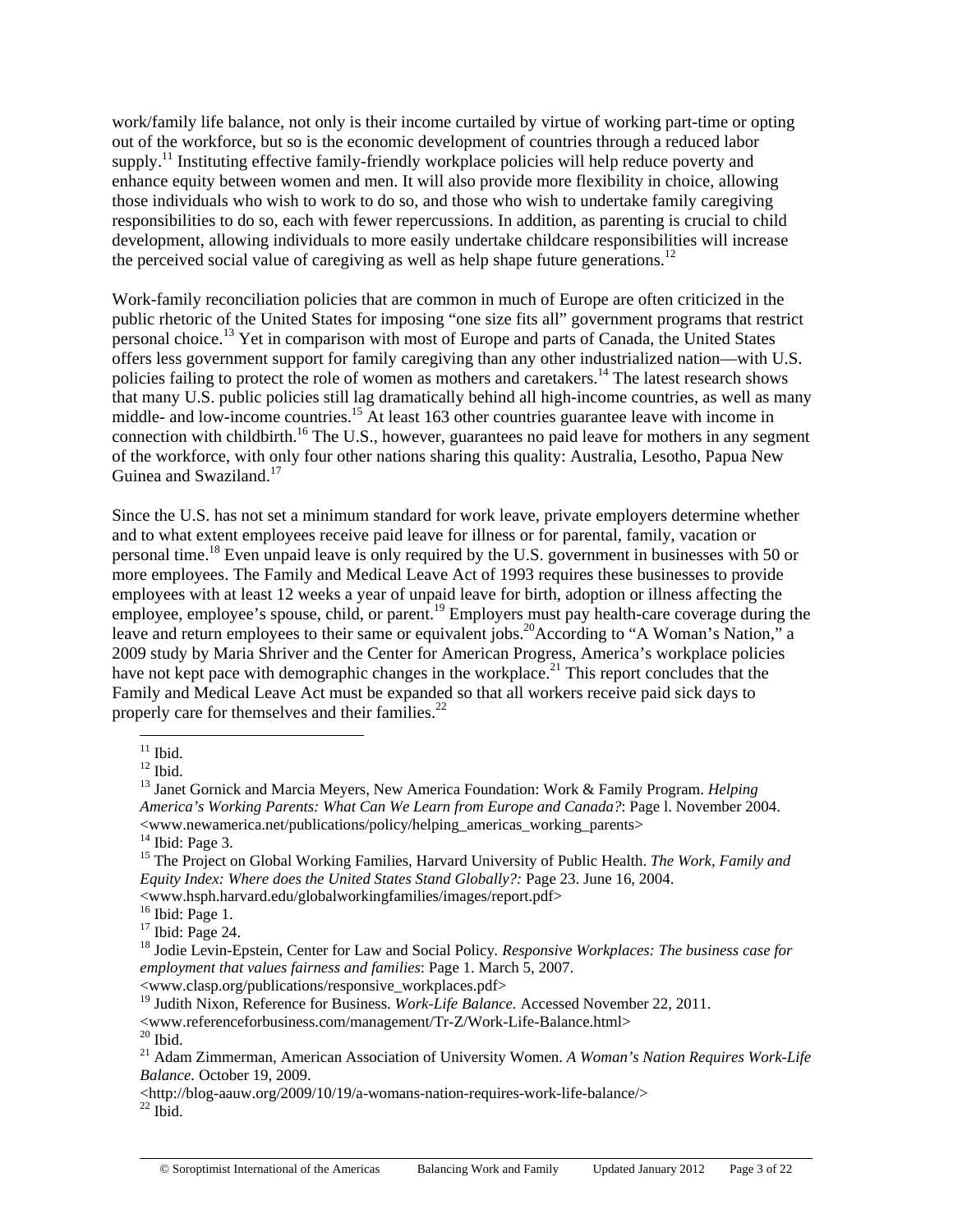## *Issues for Working Female Caregivers*

 $\overline{a}$ 

Working female caregivers in the paid workforce confront a variety of problems and challenges including:

**Logistical problems**. Working female caregivers must coordinate all details of their day such as the use of the family car, arranging one's hours at work, picking up and dropping off children at daycare, arranging daytime eldercare, dealing with a sick child or elderly relative, and scheduling time away from work to take children or dependent family to doctor's appointments.

For working mothers, these issues are often exacerbated because they must plan their schedules around school schedules, which vary and can include shorter school days, school vacations and unplanned school closings. When childcare isn't available, women must find alternative arrangements. In poorer nations, this most impacts girls, who often kept out of school to care for younger siblings and undertake household work while their parents work. Evidence from Peru, for example, shows that because of an increase in female employment in that country, girls must stay at home so their mothers can work, thereby spending more time dedicated to household activities.<sup>23</sup>

Working women caring for elderly parents and relatives often experience sudden, unplanned logistical problems. For example, if an elderly relative falls during the day and needs immediate care, the caregiver may have to immediately leave work to rush to their aid. Additionally, if the elderly relative does not live with or near the caregiver, the caregiver must account travel time into her plans to care for her relative.

For the "sandwich generation," which has the responsibility of providing for both children and elderly relatives, logistical problems are undoubtedly doubled.<sup>24</sup> A 2003 study by ComPsych Corporation, the world's largest provider of employee assistance programs, found that workers who care for both children and elderly relatives put in as much caregiving hours as a second job. These individuals reported spending an average of 36 hours per week on caregiving duties: 10.4 hours on child-care tasks such as bathing, feeding or making care arrangements; 9.6 hours on extracurricular activities for children; 4.5 hours per week driving children to school; 4.1 hours on caregiving tasks for an elderly relative; 2.6 hours traveling to the elder's residence; 4.7 hours on making arrangements (financial, legal, social or health-related) for the elder. These caregivers reported getting only six hours of sleep per night and needing to take 18.9 vacation and sick days per year to deal with personal issues and caregiving responsibilities.<sup>25</sup>

Working women who are single have an even more difficult time balancing caregiving and work responsibilities. As primary breadwinners and caregivers, these women do not have a partner with who to share responsibilities. Logistical issues are thus exacerbated for single women and can significantly interfere with their ability to balance work and family life.

> *On August 10, 2005, the only day she could register her two kids for school for the upcoming academic year and sign them up for an after-school program, Vickie Underwood left work at the end of her regular 8-hour shift at an Atlantaarea printing plant, politely refusing her boss's demand that she remain for three*

<sup>23</sup> UNICEF, *The State of the World's Children 2007: Latin America and Caribbean edition*: Page 20. <www.unicef.org/sowc07/docs/sowc07\_tacro.pdf>

<sup>24</sup> Karol Rose, World at Work. *Elder Care: A Responsibility That Requires a Collaborative Effort*: Page 60. 2006. <http://awlp.org/awlp/pub/nwfm\_Elder\_Care\_Collaborative\_Effort.pdf> 25 Ibid.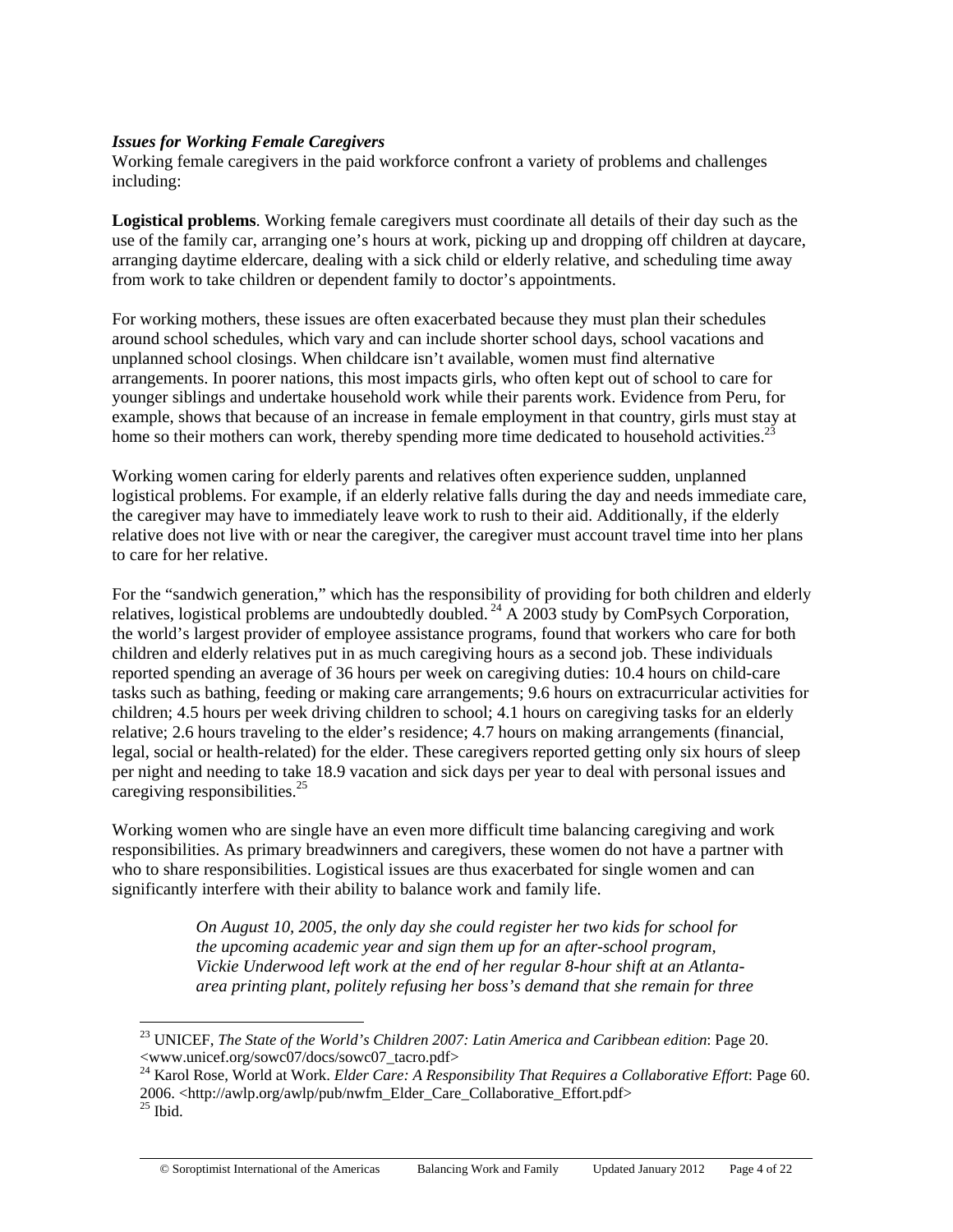*hours of "mandatory overtime." Despite 20 years of service for the company, including dozens of previous mandatory overtime shifts and an unblemished work record, she was fired.<sup>26</sup>*

Women such as Vickie are faced with difficult decisions regarding their work and family responsibilities daily. Like Vickie, some will be forced to prioritize one responsibility over the other and will experience repercussions for doing so.

**Lack of professional advancement**. Due to the difficulty of balancing logistical issues, working female caregivers must often cut back their employment to part-time work. As a result, they often lose opportunities for promotions as well as benefits, such as health insurance and paid leave. Furthermore, women such as Vickie who are fired from their jobs because of their commitment to family responsibilities have the added baggage of a dismissal on their resume, making it more difficult for them to find a new job yet alone a better job, and advance professionally.

Working mothers also experience prejudice during the hiring process. They are "hired later, fired earlier, paid less and promoted more slowly than women or men without children."<sup>27</sup> Research shows that if a woman includes any information on her resume indicating she has children, she has a tougher time getting a job than women who don't have children.<sup>28</sup> Researchers at Cornell University confirmed this in an experiment, creating hypothetical job seekers with strong resumes. Results found that mothers in the U.S. looking for employment were less likely to be hired, were offered lower salaries and faced a perception that they would be less committed to a job than fathers or women without children. The study also discovered that U.S. companies opted to hire 84 percent of women without children, compared to only 47 percent of mothers.<sup>29</sup>

Wage penalties. In 2010, American women's earnings were just 77.4 percent of men's.<sup>30</sup> It is estimated that the gender wage gap costs the average full-time U.S. woman worker between \$700,000 and \$2 million over the course of her work life.<sup>31</sup> The gender wage gap widens even more severely for working mothers. The previously-mentioned Cornell study highlighted the fact that employers offer mothers \$11,000 less in starting salary on average than women without children.<sup>32</sup> Women may also experience wage penalties in a new position if they had been dismissed from a previous position as a result of inflexible work environments.<sup>33</sup>

Working mothers and women caregivers spend an average of 12 years out of the workforce to raise children and/or care for an elderly relative.<sup>34</sup> This has long-term as well as short-term financial

<sup>26</sup> The MultiState Working Families Consortium, *Family Values at Work: It's About Time*: Page 4. September 2007. <http://www.aecf.org/~/media/PublicationFiles/FVwork%20Full%20Report%209.pdf> 27 Diane Gerdeman, PatriotLedger.com. *Moms face bias in the workplace*. May 6, 2008.

<sup>&</sup>lt;www.patriotledger.com/news/x299932456/Moms-face-bias-in-the-workplace> 28 Ibid.

<sup>29</sup> Daniel Aloi, Cornell University News Service. *Mothers face disadvantages in getting hired*. August 4, 2005. <www.news.cornell.edu/stories/Aug05/soc.mothers.dea.html>

<sup>30</sup> National Committee on Pay Equity, *Wage Gap Statistically Unchanged.* Accessed December 21, 2011, <http://www.pay-equity.org/>

<sup>31</sup> American Federation of Labor and Congress of Industrial Organizations, *It's Time for Working Women to Earn Equal Pay.* <http://www.aflcio.org/issues/jobseconomy/women/equalpay/index.cfm><sup>32</sup> Ibid.

<sup>33</sup> Christian Zappone, CNNMoney.com. *Moms rise up, fight for workplace rights*. January 11, 2007.  $\lt$ http://money.cnn.com/2007/01/11/pf/moms\_rising/index.htm>

<sup>&</sup>lt;sup>34</sup> Family Caregiver Alliance: National Center on Caregiving, *Women and Caregiving: Facts and Figures.* Accessed November 28, 2011. <http://www.caregiver.org/jsp/content\_node.jsp?nodeid=892>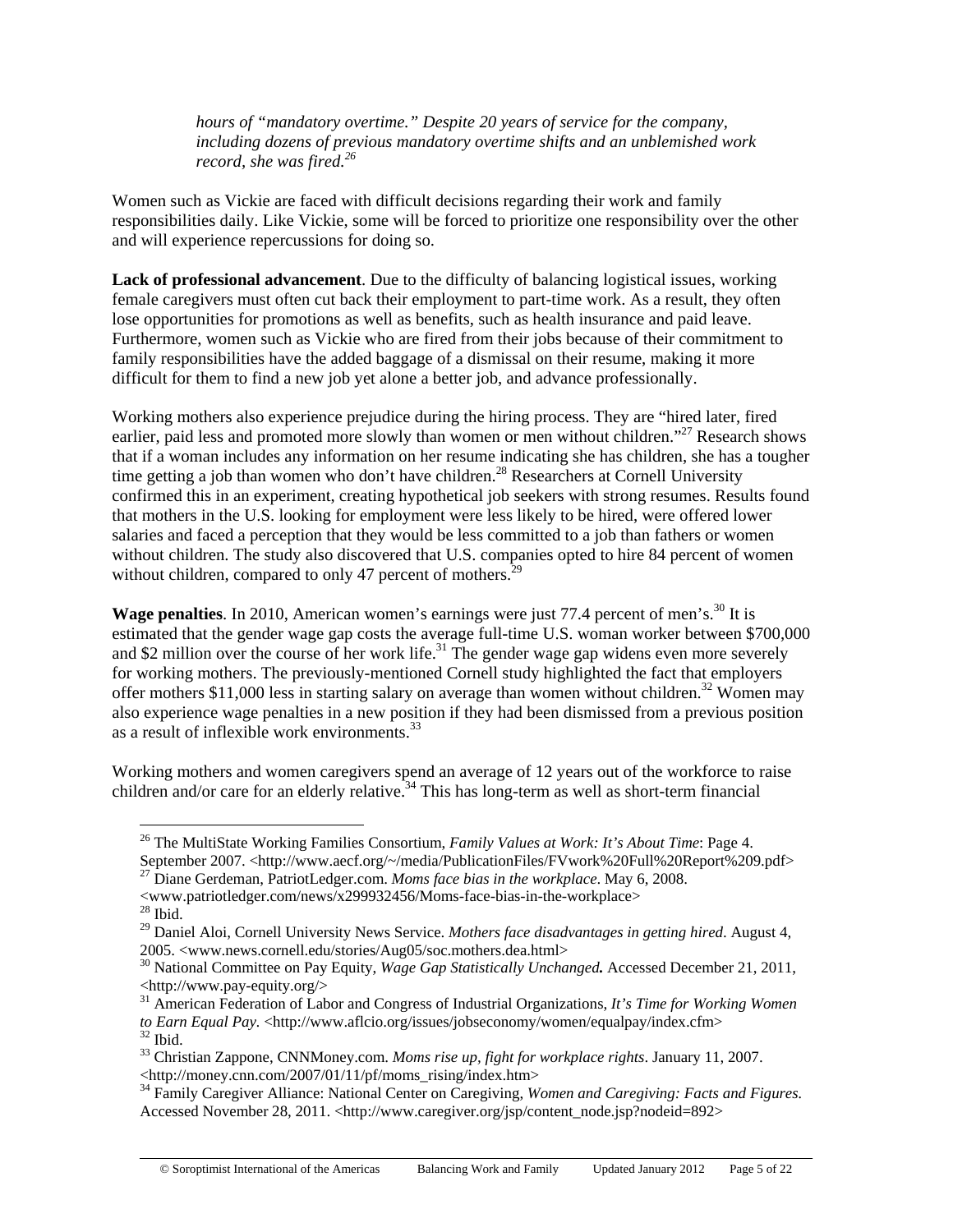ramifications. Degreed professional women in the U.S. who spend less than one year out of the workforce saw their salaries set back 11 percent, while an absence of three or more years set them back 37 percent.<sup>35</sup> Decreased wages coupled with years of lost wages while out of the workforce inevitably leads to lower retirement savings and Social Security for these women in their later years.

**Additional expenditures.** Working female caregivers encounter additional expenditures necessary to help them balance work and family life. These include the cost of childcare, eldercare, loss of income related to missed work and problems with continuity of health insurance coverage when a caregiver opts out of the workforce to assume caregiving responsibilities fulltime.

Childcare costs are high in many countries. In OECD countries, after deducting relevant governmental support, the typical cost of childcare for two pre-school children can add up to 20 percent of a household's total budget. Other cases see net costs consume more than a third of family resources. Due to the high cost, parents find it difficult to work and afford high-quality childcare. This has adverse consequences for both parents and children: children miss out on the developmental opportunities that high-quality childcare can bring while parents are hindered in their attempts to seek employment and improve family income.<sup>36</sup>

Fifty-three percent of working mothers and 48 percent of working fathers do not receive paid sick days to care for children.<sup>37</sup> Millions of workers in the United States go to their jobs sick, or are unable to take care of an ill family member because they do not have paid sick leave.<sup>38</sup> For many working mothers, staying home to take care of an ill child or recover from their own illness means losing a day's wages or even jeopardizing their jobs. Children whose parents do not have paid sick leave are more likely to be sent to school with an illness, raising the likelihood that it will spread to others. In addition, these children are more likely to receive delayed treatment, resulting in worsened health outcomes. Therefore, not providing working mothers with paid sick leave is detrimental not only to their own health, but to their children's and the public.<sup>39</sup>

Eldercare is estimated to cost \$1,141 per employee per year in absenteeism, turnover and lost productivity. When elder-care needs occur, they tend to be unpredictable and involve many unknowns. These needs often cause anxiety about things such as the ability to find and pay for immediate care.<sup>40</sup> This anxiety is inevitable heightened if the elder does not have health insurance or sufficient retirement savings to put towards their health care costs. In this case, costs can be pushed onto relatives who often feel morally responsible to assume the responsibility of the costs. If relatives cannot cover the costs of non-emergency care such as daytime care services,

36 Herwig Immervoll and David Barber, *Can Parents Afford to Work? Childcare Costs, Tax-Benefit Policies and Work Incentives*: Page 4. January 2006.

<http://politiquessociales.net/IMG/pdf/dp1932.pdf>

 $\overline{a}$ 35 Ibid.

<sup>37</sup> Vicky Lovell, Institute for Women's Policy Research, *Women and Paid Sick Days: Crucial for Family Well-Being. January 2007.* <http://www.iwpr.org/publications/pubs/women-and-paid-sick-days-crucial-forfamily-well-being/>

<sup>38</sup> Institute for Women's Policy Research, *Fact Sheet: Paid Sick Days Improve Public Health by Reducing the Spread of Disease.* February 2006.

<sup>&</sup>lt;http://www.nationalpartnership.org/site/DocServer/IWPRPublicHealth.pdf?docID=381>  $39$  Ibid.

<sup>40</sup> Karol Rose, *Elder Care: A Responsibility That Requires a Collaborative Effort.* World at Work, 2006: Page 62. <http://awlp.org/awlp/pub/nwfm\_Elder\_Care\_Collaborative\_Effort.pdf>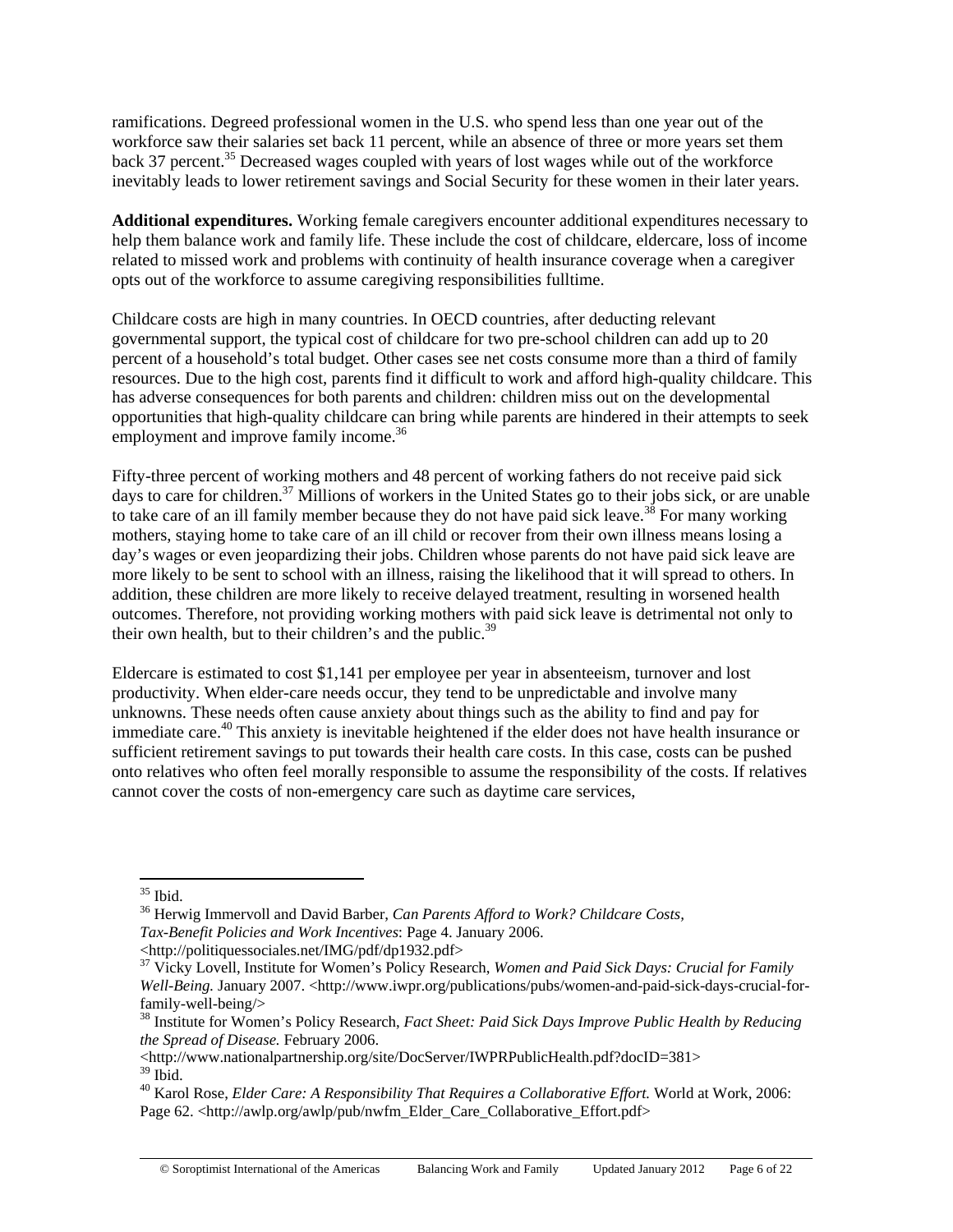**Tax/benefit systems.** The logistical issues and expenditures associated with caregiving are not the only impediments to work for women. Tax/benefit systems exacerbate these issues and greatly impact the ability and even worth of working while also acting as a caregiver.

For example, "while childcare fees can be very high, high prices may not impede employment if taxbenefit systems incorporate well-balanced provisions that help parents pay for these services. Conversely, even highly subsidized childcare markets can leave parents with little financial gain from employment if high tax burdens or benefit claw-back rates give rise to adverse work incentives.<sup>"41</sup> In many nations, tax burdens and a lack of benefits decrease gains from employment to such an extent that even very limited childcare expenses can leave families with fewer savings than if they were to stay at home and assume all caregiving responsibilities. For example, a system that taxes the income of the family as a unit will tax the second earner, often the mother, at the same rate as the father, even though her earnings are usually lower. As a result, the mother's post-tax dollars may be comparable to (if not less than) the costs of the alterative care necessary for both the mother and father to work. These tax systems therefore often discourage mothers from working more hours or engaging in paid work entirely.<sup>42</sup>

Tax/benefit systems can therefore make balancing work and family life exponentially more difficult as they decrease the incentive to work at all since working women may see a net loss of profit after caregiving expenses and tax/benefit systems are accounted for. Conversely, the appropriate tax/benefit system can act as an incentive for women caregivers to remain in or return to the workplace.

**Health issues.** Caregiving has health as well as financial ramifications for working women. The pressure to balance work and family life inevitably causes many working mothers and women caregivers a great deal of stress, which affects their physical and mental health. Additionally, they often put their family and work responsibilities before taking care of their own needs. As a result, it is estimated that 25 percent of women caregivers have health problems as a result of their caregiving.<sup>43</sup>

Women who care for ill parents were twice as likely to suffer from depressive or anxious symptoms than noncaregivers. For women caring for an ill spouse, the likelihood is quadrupled. Caring for an elderly relative is often more stressful and emotionally trying than caring for a child since seniors often experience issues that arise spontaneously and need to be dealt with immediately. Seniors may also be cognitively impaired or emotionally fragile which can make caretaking both more difficult and extremely emotionally demanding.44

The stress women caregivers experience impacts their physical health. Stress causes blood pressure, heart rate, and blood sugar levels to rise. Long-term stress can lead to a variety of health problems, including mental health disorders such as depression and anxiety, obesity, hypertension, high blood

41 Herwig Immervoll and David Barber, *Can Parents Afford to Work? Childcare Costs,* 

<http://politiquessociales.net/IMG/pdf/dp1932.pdf>

*Tax-Benefit Policies and Work Incentives.* January 2006: Page 3.

<sup>42</sup>OECD Observer, *Babies and Bosses*: Page 10. March 2005.

<sup>&</sup>lt;www.oecdobserver.org/news/fullstory.php/aid/1581/Babies\_bosses.html>

<sup>43</sup> Family Caregiver Alliance: National Center on Caregiving, *Women and Caregiving: Facts and Figures.*  Accessed November 28, 2011. <http://www.caregiver.org/jsp/content\_node.jsp?nodeid=892>

<sup>44</sup> Marsha King, *Caring for Aging Parents Takes a Toll on Workers*. National Health and Life Association, originally featured in the Seattle Times. Accessed November 10, 2011.

<sup>&</sup>lt;http://nhlaonline.com/Sen\_Res/articles/SR\_5112001\_123651\_2.asp>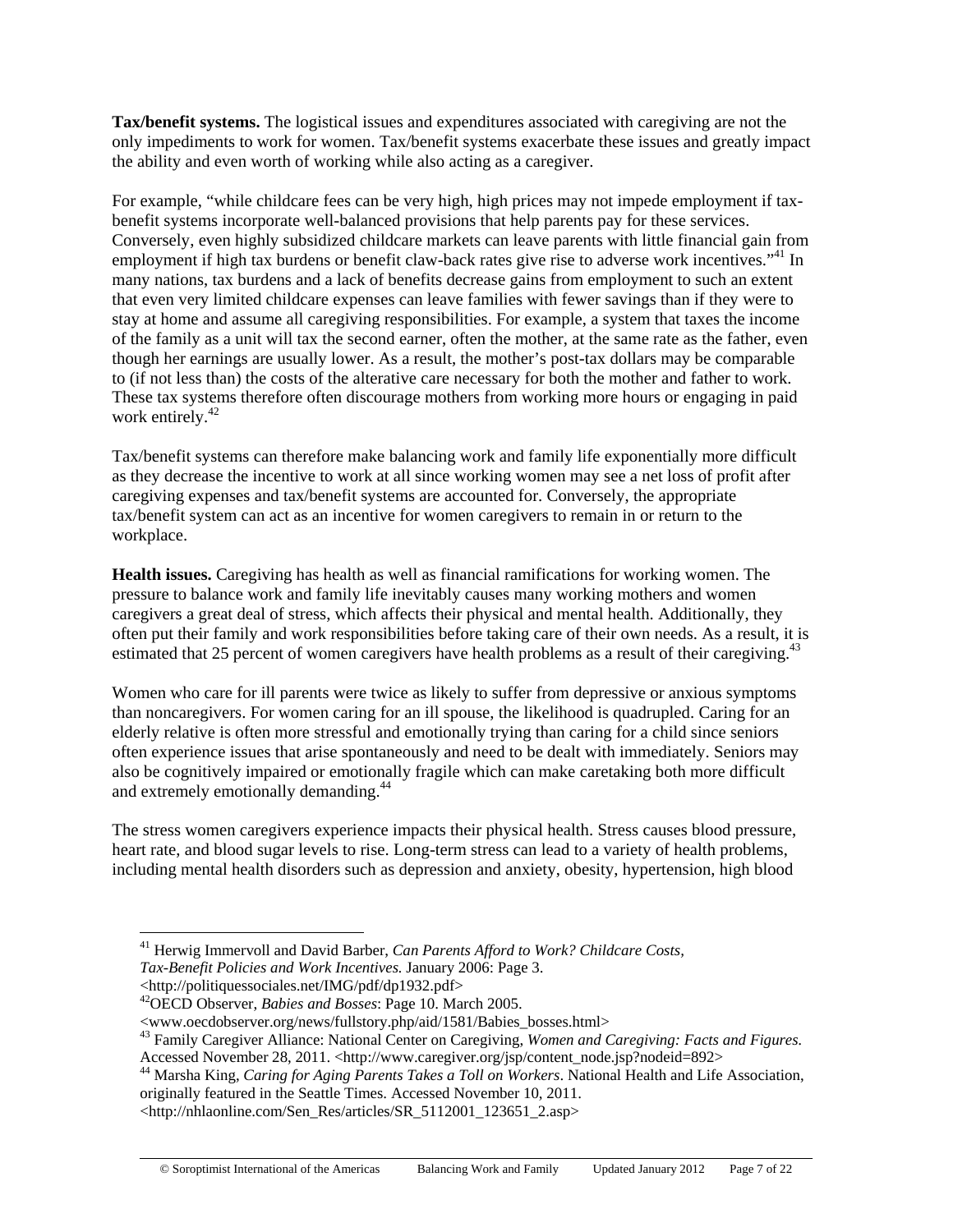pressure, abnormal heart rate, menstrual issues and skin problems. Many of these health issues put individuals at higher risk for other, more serious and potentially life-threatening medical problems.<sup>45</sup>

The health ramifications of caregiving are most obvious when the health of caregivers is directly compared to the health of non-caregivers. In one study, 25 percent of caregivers (compared to 17 percent of non-caregivers) rated their own health as fair or poor; 54 percent (compared to 41 percent) had one or more chronic health conditions, 51 percent (compared to 38 percent) exhibited depressive symptoms. As well as being at a higher risk for physical and mental illness, caregivers are also less likely than non-caregivers to receive the proper healthcare: 16 percent of caregivers (compared to eight percent of non-caregivers) did not receive necessary medical care in the past year.<sup>46</sup> This is most often due to lack of time, as working caregivers will prioritize their caregiving and work responsibilities over their personal needs, which are often neglected as a result.

## **Family-Friendly Workplaces**

Today, many working mothers and women caregivers struggle to find family-friendly workplaces that help them reconcile work and family life. Family-friendly workplaces are those where the employer recognizes the family responsibilities of employees and accepts that such responsibilities can have an impact on employees' working lives. It tries to "facilitate reconciliation between work and family responsibilities for its staff and to make them feel supported in balancing their work and outside work commitments."47 Policies and programs that can achieve this balance include family leaves, breastfeeding arrangements, childcare and daycare, and flexible working arrangements.

**Family Leave Policies.** Family leave policies allow employees to take time off from work to care for their families, deal with an emergency, or recuperate from a serious illness with a guaranteed job when they return.<sup>48</sup> Job- and benefit-protected family leaves for working parents include maternity leave (for birth or adoption), paternity leave, parental leave, child-rearing leave, leave to care for an ill child, leave to care for an ill parent, leave to accompany a child to school for the first time or to visit a child's school, and personal leave. $49$ 

Family leave programs vary substantially from country to country, but many provide generous maternity, paternity or parental leave during the first year after the birth or adoption of a child. This leave is typically funded through some combination of national sickness, maternity and other social insurance funds.50 The role of fathers is also important. In an increasing number of Organization for Economic Cooperation and Development  $(DECD)^{51}$  countries, fathers can take paternity leave and/or

<sup>45</sup> Women's Health, *Stress and Your Health Fact Sheet.* Accessed November 21, 2011.

<sup>&</sup>lt;http://www.womenshealth.gov/publications/our-publications/fact-sheet/stress-your-health.cfm> 46 Family Caregiver Alliance: National Center on Caregiving, *Women and Caregiving: Facts and Figures.* 

Accessed November 28, 2011. <http://www.caregiver.org/jsp/content\_node.jsp?nodeid=892>

<sup>47</sup> International Labor Organization. *The family friendly workplace*. Information sheet no. WF-3. Accessed November 22, 201: Page 1.

<sup>&</sup>lt;http://www.ilo.org/public/english/region/eurpro/moscow/areas/gender/wf-3.pdf> 48 Sloan Work and Family Research Network. Glossary. *Family Leave, Definitions of.* Accessed December 11, 2011. <http://wfnetwork.bc.edu>

 $49$  Ibid.

<sup>50</sup> Ibid.

<sup>&</sup>lt;sup>51</sup> The Organization for Economic Cooperation and Development (OECD) is an international organization of countries with highly developed economies and democratic governments. Member countries include Australia, Austria, Belgium, Canada, Czech Republic, Denmark, Finland, France, Germany, Greece, Hungary, Iceland, Ireland, Italy, Japan, Luxembourg, Mexico, Netherlands, New Zealand, Norway, Poland, Portugal, Slovak Republic, South Korea, Spain, Sweden.

<sup>&</sup>lt;http://www.oecd.org/document/58/0,3746,en\_2649\_201185\_1889402\_1\_1\_1\_1,00.html>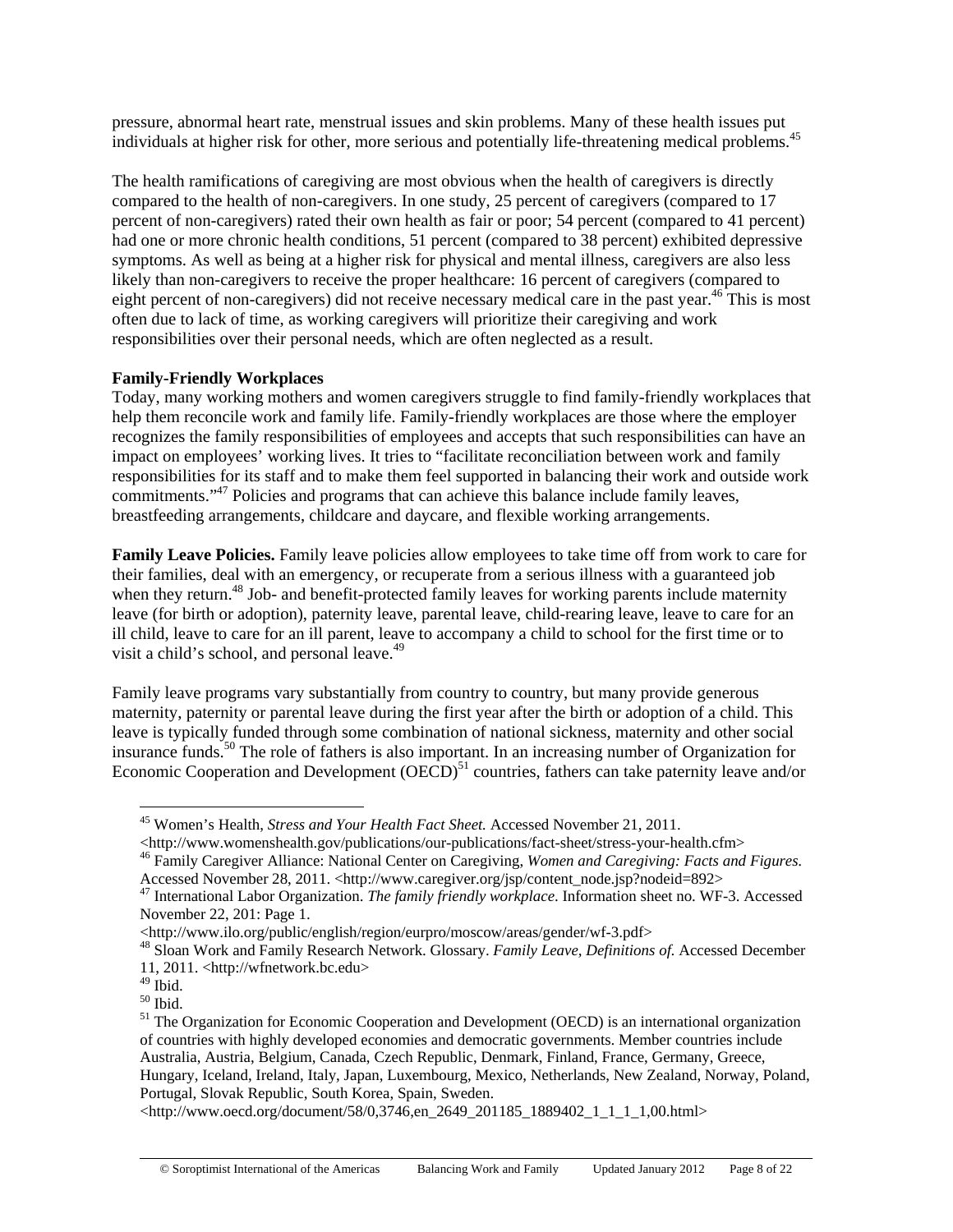are eligible to share parental leave with mothers, and workers are given leave to care for elderly or ill parents. 52

• **Maternity Leave.** Maternity leave is a job-protected leave from employment for employed women at the time they are due to give birth and following childbirth (or adoption in some countries).<sup>53</sup> The International Labor Organization  $(ILO)^{54}$  created the first global maternity leave standard, the Maternity Protection Convention, in 1919 aimed at protecting working women before and after childbirth.<sup>55</sup> The standard was revised in 1952 to call for a minimum 12-week leave and recommend a 14-week leave.<sup>56</sup> In 2000, the standard was extended again, calling for a 14-week minimum and 18-week recommended leave.<sup>57</sup>

Currently, 163 countries around the world offer guaranteed paid leave to women in connection with childbirth.<sup>58</sup> Furthermore, 51 percent of all  $167$  ILO member-countries provide a maternity leave period (either unpaid or paid) of at least 14 weeks, 20 percent meet or exceed the recommended 18 weeks of leave, one-third (35 per cent) of countries provide 12 to 13 weeks of leave, and only 14 percent provide less than 12 weeks of maternity  $leave<sup>59</sup>$ 

Length of maternity-leave provided through national legislation varies drastically among nations. Ninety-two percent of countries in the European Union meet the 14-week minimum standard and 46 percent meet the recommended 18-week standard. One-hundred percent of Eastern Europe (non-EU) and Commonwealth of Independent States (CIS) countries offer at least a 14-week maternity leave, with 93 percent offering at least the 18-week standard. Among the 50 African countries analyzed, 48 per cent provide 14 weeks of leave or more, 34 per cent provide 12 to 13 weeks, and 18 percent provide less than 12 weeks. Tunisia offers only 30 days while South Africa provides four months of maternity-leave. Of the 11 Middle Eastern ILO member-countries, only two, Syria and Iran, offer a 14-week leave. The remaining nine Middle Eastern countries studied (82 per cent) provide fewer than 12 weeks

<sup>52</sup> OECD Observer, *Babies and Bosses*: Page 10. March 2005.

<sup>&</sup>lt;www.oecdobserver.org/news/fullstory.php/aid/1581/Babies\_bosses.html>

<sup>53</sup> Sloan Work and Family Research Network. Glossary. *Maternity Leave, Definitions of.* Accessed November 22, 2011. <http://wfnetwork.bc.edu/glossary\_entry.php?term=Maternity Leaves, Definition(s) of&area=All>

<sup>&</sup>lt;sup>54</sup> The ILO was founded in 1919 as an agency of the League of Nations (the predecessor of the United Nations). It is the international organization responsible for drawing up and overseeing international labor standards. It is the only United Nations agency that brings together representatives of governments, employers and workers to jointly shape policies and programs promoting decent work standards for all. This unique arrangement gives the ILO an edge in incorporating "real world" knowledge about employment and work.

<sup>55</sup> International Labor Organization, *Maternity Protection*. Accessed December 27, 2011.

<sup>&</sup>lt;http://www.ilo.org/global/standards/subjects-covered-by-international-labour-standards/maternityprotection/lang--en/index.htm>

 $56$  Ibid.

<sup>57</sup> International Labor Organization, *R191 Maternity Protection Recommendation, 2000*. May 30, 2000. <http://www.ilo.org/ilolex/cgi-lex/convde.pl?R191>

<sup>58</sup> The Project on Global Working Families, Harvard University of Public Health. *The Work, Family and Equity Index: Where does the United States Stand Globally?:* Page l.

<sup>&</sup>lt;www.hsph.harvard.edu/globalworkingfamilies/images/report.pdf>

<sup>59</sup> The International Labor Organization, *Maternity at Work: A review of national legislation, Findings from the ILO Database of Conditions of Work and Employment Laws*. 2010: Page 6.

<sup>&</sup>lt;http://www.ilo.org/wcmsp5/groups/public/@dgreports/@dcomm/@publ/documents/publication/wcms\_12 4442.pdf>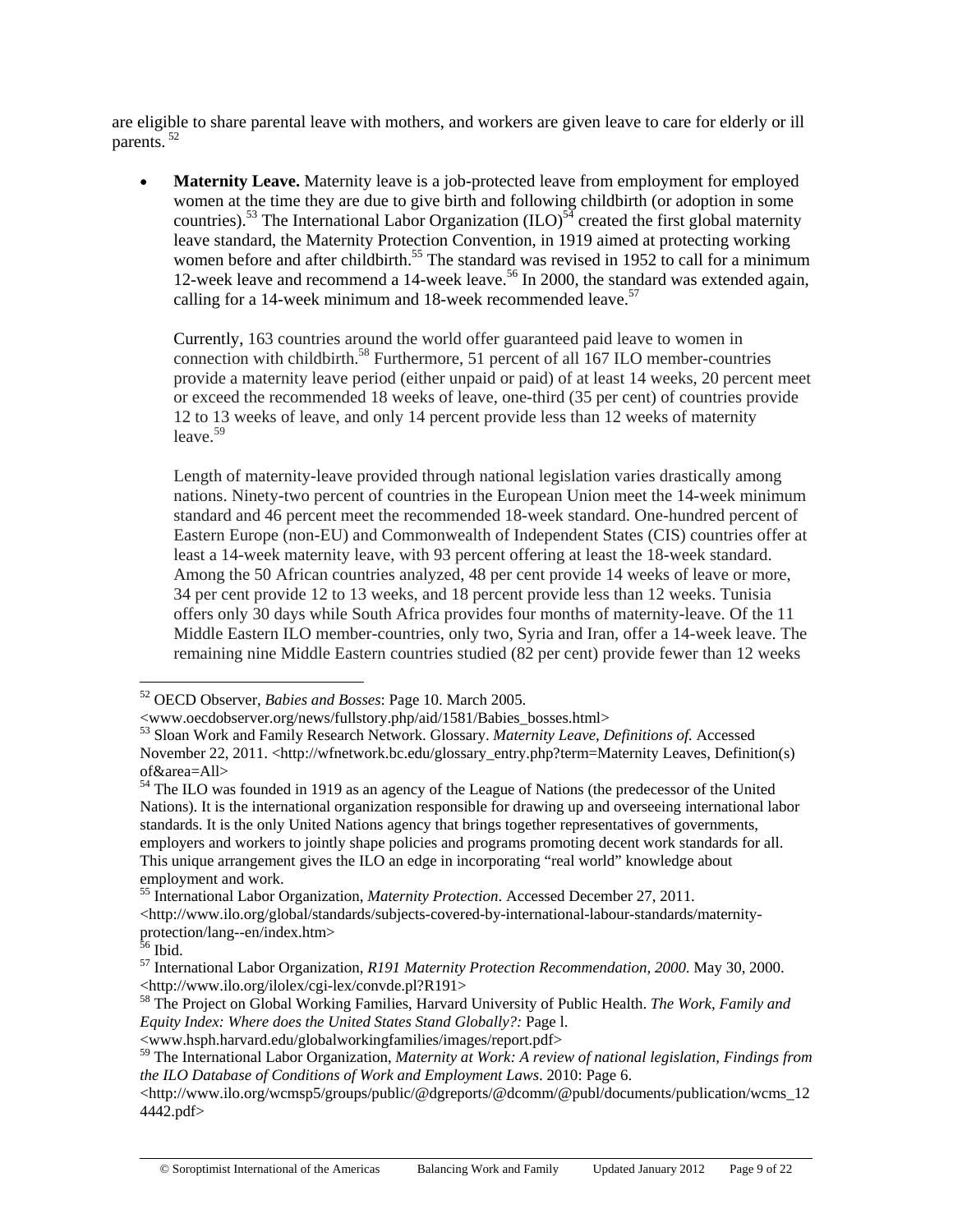of leave. Among the 32 Latin America and Caribbean ILO member-countries countries, four countries (Belize, Brazil, Costa Rica and Panama) were found to provide at least 14 weeks of leave, three countries (Chile, Cuba and Venezuela) provide the recommended 18 weeks of leave, 72 per cent provide 12–13 weeks of maternity leave and six per cent provide less than 12 weeks. In the Asia and Pacific region, just four countries (Bangladesh, Mongolia, Singapore and Viet Nam) provide at least 14 weeks of leave, 65 per cent of provide 12–13 weeks of leave and four countries (Malaysia, Nepal, Papua New Guinea and the Philippines) provide fewer than  $12$  weeks.<sup>60</sup>

Most developed countries provide maternity leave paid at 80-100 percent of the women's previous earnings.<sup>61</sup> Maternity leave is generally funded through a contributory social security or social insurance policy, paid by employees and employers with government contributions.62 Brazil offers working women 120 days of maternity leave paid at 100 percent; Chile, 18 weeks at 100 percent; Peru, 90 days at 100 percent; and Japan, 14 weeks paid at 60 percent.<sup>63</sup> In developing countries, maternity leave is most commonly paid at 60 to 100 percent of previous earnings.<sup>64</sup>

• **Parental Leave.** While maternity leave with employment protection has been widespread in OECD countries for many years, parental leave is a more recent development.<sup>65</sup> Parental leave has often been defined as leave in addition to maternity/paternity leave to allow parents to take care of an infant or young child.<sup>66</sup> Parental leave differs more profoundly than maternity leave among different nations in regards to length of leave, payment during leave, flexibility in use and whether the leave is a family or individual entitlement.<sup>67</sup>

Parental leaves are "gender-neutral, job-protected leaves from employment that usually follow maternity leaves and permit either men or women to share the leave or choose which of them will use it."68 Since more women take advantage of parental leave than men, some countries allot a portion of parental leave strictly for fathers on a non-transferable, "use-it-orlose-it" basis to create an incentive for fathers to play a more active parenting role.<sup>69</sup>

In most Western countries, parental leave is available for those who have worked for their current employer for a certain period of time.<sup>70</sup> Sweden, the first nation to replace maternity

 $60$  Ibid: Page 6.

<sup>61</sup> APESMA Professional Women's Network, *Paid maternity leave entitlements around the world*. April 2001. <www.apesma.asn.au/women/articles/paid\_maternity\_leave\_june\_01.asp> $^{62}$  Ibid.

<sup>63</sup> Sloan Work and Family Research Network. Glossary. *Parental Leave, Definitions of.* Accessed November 22, 2011. <http://wfnetwork.bc.edu/glossary\_entry.php?term=Parental Leaves, Definition(s) of&area=All>

 $<sup>64</sup>$  Ibid.</sup>

<sup>65</sup> OECD. *Balancing Work and Family Life; Helping Parents into Paid Employment*. 2001. Chapter 4: Page 145. <http://www.oecd.org/dataoecd/11/12/2079435.pdf>

<sup>66</sup> Sloan Work and Family Research Network. Glossary. *Parental Leave, Definitions of.* Accessed November 22, 2011. <http://wfnetwork.bc.edu/glossary\_entry.php?term=Parental Leaves, Definition(s) of&area=All>

 $67$  Sheila B. Kamerman, The politics of parental leave policies: children, parenting, gender and the labour market: Page 3. 2009.<br><sup>68</sup> Ibid.

 $69$  Ibid.

<sup>70</sup> Department of Business Enterprise & Regulatory reform, *Internal Review of Leave Policies and Related Research 2007*: Page 96. July 2007. <http://www.berr.gov.uk/files/file40677.pdf>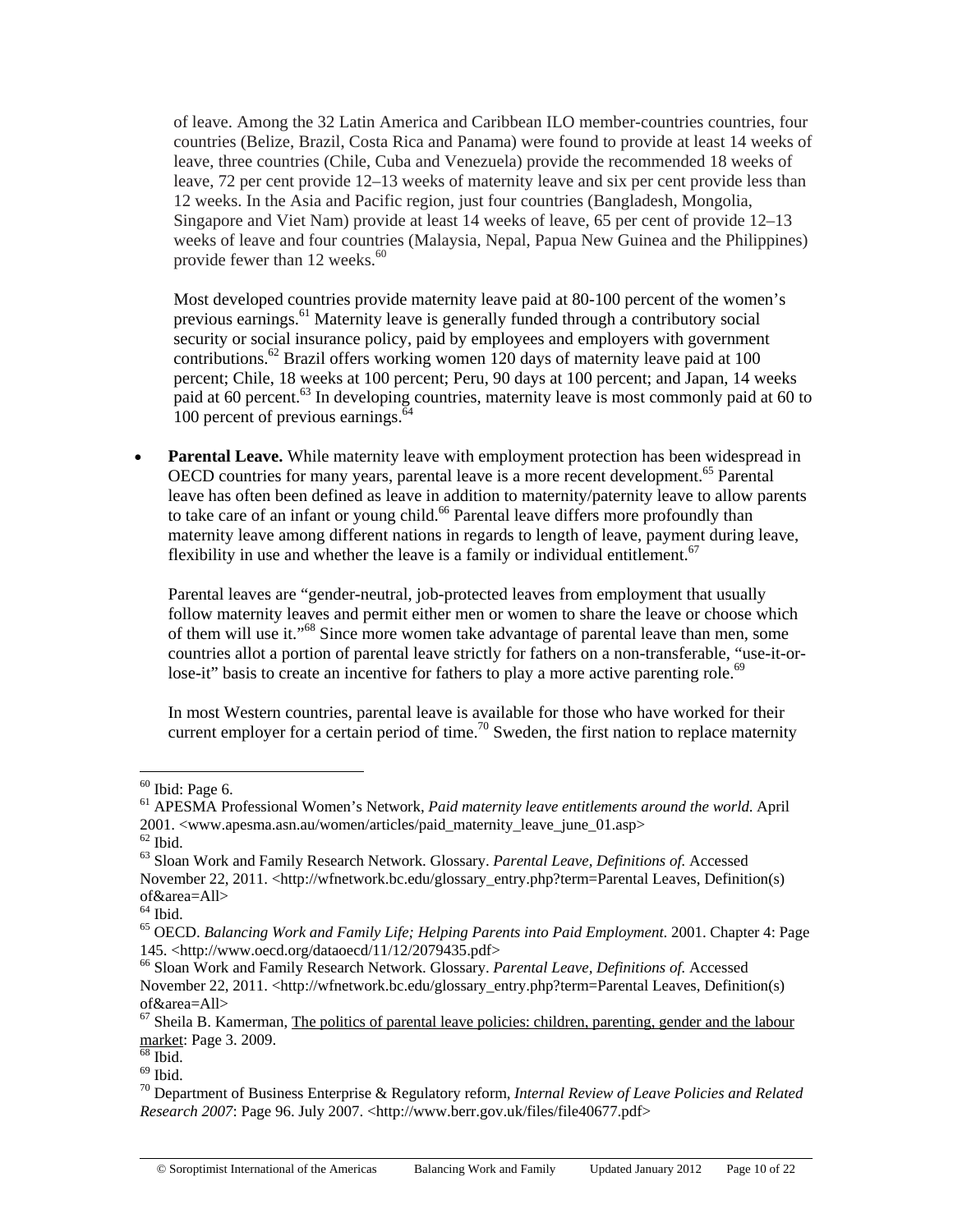leave with parental leave in 1974, $71$  provides generous parental leave: currently, all working parents are entitled to 18 months paid leave per child, the cost being shared between employer and state.<sup>72</sup> In 2000, parental leave was greatly expanded in Canada from ten weeks to 35 weeks, divided as desired between two parents. This is in addition to 15 weeks maternity leave, giving a total possible period of 50 weeks paid leave for a mother.<sup>73</sup>

In Great Britain, legislation was introduced in 2010 to give parents more choice and flexibility in how they use maternity and paternity leave. New fathers could take advantage of additional paternity leave and pay during the second six months of the child's life, if the mother wished to return to work with any of her 52-week (39 paid weeks) maternity leave remaining. This enables parents to share a period of paid leave between them, giving families greater flexibility in how they choose to look after their children.<sup>74</sup>

**Paternity Leave.** Paternity leave is job-protected leave from employment for fathers for many of the same purposes as maternity and parental leaves, but especially for reasons of gender equity. Paternity leave is usually much shorter than maternity leave, functions as a supplement to maternity leave, and is especially important when a second child is born and the first child still requires care while the mother is recovering and caring for the newborn.<sup>75</sup>

In contrast to fathers' use of limited parental leaves, many fathers take advantage of paternity leaves.<sup>76</sup> In 1980, only five percent of Swedish fathers took parental leave, and in 1990 only 7 percent took parental leave. However, uptake rose to 77 percent in 1996 when one month of the country's then 13-month parental leave was designated as a nontransferable and well-paid paternity leave known as "daddy month" solely for fathers. A second "daddy month" was added in 2002 and the participation rate has since risen to above 90 percent. Eighty percent of Swedish fathers now take a third of the total 18-month leave, and 9 percent take 40 percent of the total or more, which marks a four percent increase from a decade ago. This has had a significant impact on both society at large and the family structure. "Companies have come to expect employees to take leave irrespective of gender, and not to penalize fathers at promotion time. Women's paychecks are benefiting and the shift in fathers' roles is perceived as playing a part in lower divorce rates and increasing joint custody of children."<sup>77</sup>

Germany and Quebec, Canada experienced similar results in paternity leave participation rates after instituting non-transferable paternity leave. In 2007, Germany introduced a variation of Sweden's model, reserving two months of a 14-month parental leave as paid leave solely for fathers. Within two years, fathers taking parental leave surged from three percent to more than 20 percent.<sup>78</sup> Similarly, when the Quebec government introduced a new

<sup>71</sup> Katrin Bennhold, The New York Times. *In Sweeden, Men Can have it All.* June 9, 2010. <http://www.nytimes.com/2010/06/10/world/europe/10iht-sweden.html?pagewanted=all> 72 Ibid: Page 261.

 $73$  Ibid: page 108.

<sup>74</sup> The Department of Business Innovation & Skills. *New Help for Parents*. January 28, 2010.

<sup>&</sup>lt;http://nds.coi.gov.uk/clientmicrosite/content/Detail.aspx?ReleaseID=410677&NewsAreaID=2&ClientID= 431>

<sup>75</sup> Sloan Work and Family Research Network. Glossary. *Paternity Leave, Definitions of.* Accessed November 22, 2011. <http://wfnetwork.bc.edu/glossary\_entry.php?term=Paternity Leaves, Definition(s) of&area=All>

 $76$  Ibid.

<sup>77</sup> Katrin Bennhold, The New York Times. *In Sweeden, Men Can have it All.* June 9, 2010.

<sup>&</sup>lt;http://www.nytimes.com/2010/06/10/world/europe/10iht-sweden.html?pagewanted=all> 78 Ibid.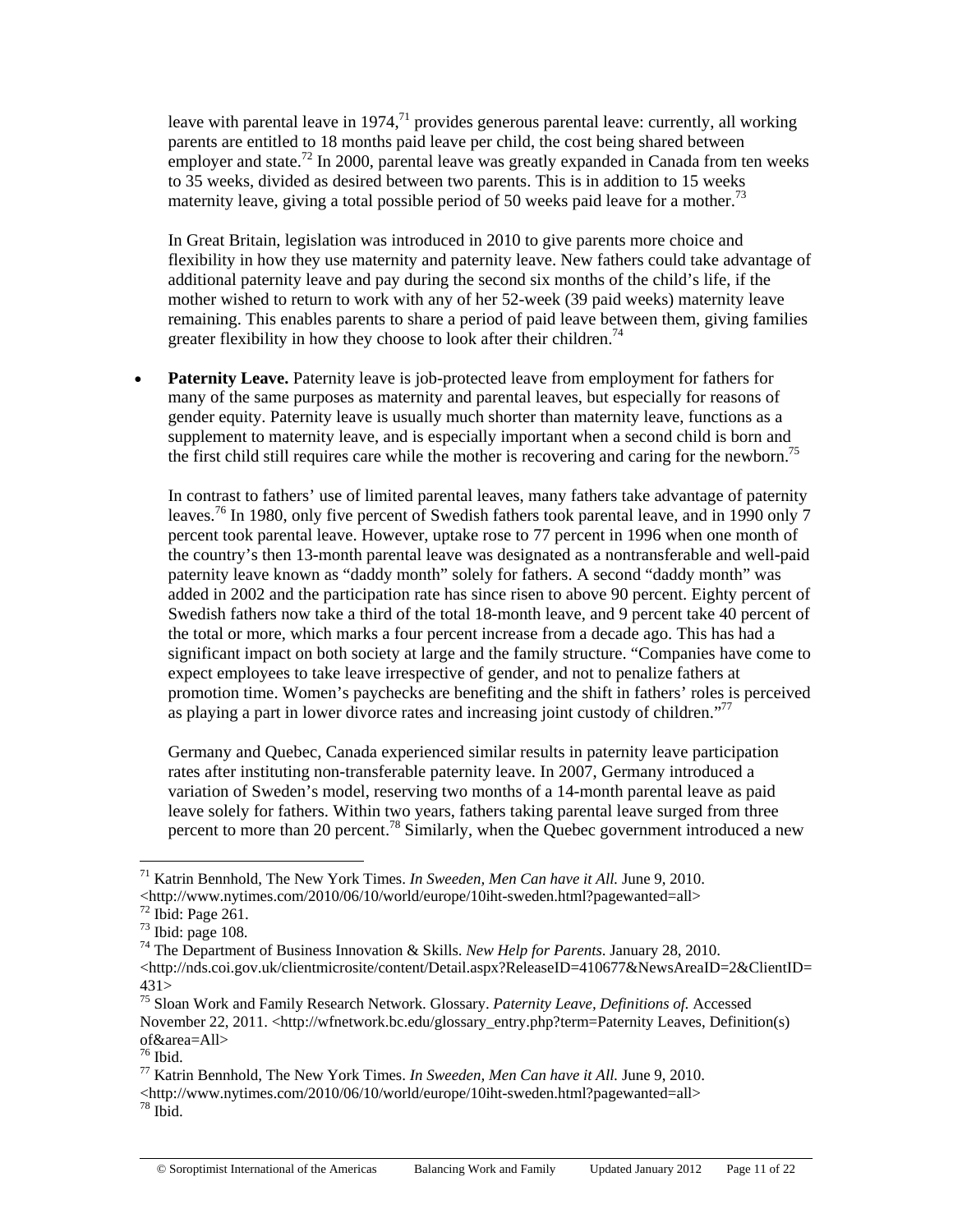provincial parental leave program in 2006, including five weeks of non-transferable leave for fathers, the share of fathers who used their parental leave benefits increased from 36 percent to 56 percent in one year.<sup>79</sup>

**Pregnancy leave**. Pregnancy leave is different than maternity leave. Pregnancy leave is medical leave that is provided in connection with a pregnancy-related disability, either before or after childbirth.<sup>80</sup> Companies in the United States with 15 or more employees are subject to the federal Pregnancy Discrimination Act, part of Title VII of the Civil Rights Act of 1964. The Act provides that women affected by pregnancy, childbirth or related medical conditions must be treated the same as other applicants and employees on the basis of their ability or inability to work.<sup>81</sup> The law protects women against being fired, being refused a job or being denied a promotion merely because they are pregnant.

Sweden provides "pregnancy benefits" to ensure the safety of expecting mothers while in the workplace. Some work can be difficult or impossible to do when you are pregnant either because the work is physically strenuous or because there are risks in the working environment. In these situations, federal law requires employers to transfer pregnant women to other tasks. If this is not possible, women can receive pregnancy benefits, which equals 80 percent of a woman's sickness benefit (based on her annual income).<sup>82</sup>

Most nations do not have laws and regulations regarding pregnancy leave. A woman may, however, choose to use her maternity leave before the birth of her child if she is unable to perform work while pregnant.

• **Child rearing leave.** Child rearing leaves from employment were developed in some countries as a supplement to maternity leaves or as a variation on parental leaves. This benefit is longer than maternity leaves and paid at a much lower level, and is often described as a kind of "mother's wage." The cash benefit may be the equivalent of the government subsidy for out-of-home early childhood care—and is used either to supplement income while one parent is at home or to purchase private care.<sup>83</sup>

**Childcare/Daycare.** Today, the employment of more mothers with young children requires that parents use outside childcare services. The term "childcare" is used to describe the care provided to a child by someone other than a parent or guardian. Care can be provided by a licensed childcare center, a licensed family care provider, or an informal caregiver.

In many countries, good childcare provisions exist but they are not always affordable and may not suit working hours.<sup>84</sup> In the United States, good childcare can be hard to find, leaving parents to

<www.toolkit.com/small\_business\_guide/sbg.aspx?nid=P05\_4402>

<sup>79</sup> Gender Across Borders, *Sweden's Daddy Shift.* June 18, 2010.

<sup>&</sup>lt;http://www.genderacrossborders.com/2010/06/18/swedens-daddy-shift/> 80 Business Owner's Toolkit. *Pregnancy/Parental Leave.* Accessed November 22, 2011.

 $81$  Ibid.

<sup>82</sup> Försäkringskassan (Sweden's Social Insurance Agency), *Pregnancy Benefit.* January 12, 2010.

<sup>&</sup>lt;http://www.forsakringskassan.se/irj/go/km/docs/fk\_publishing/Dokument/Publikationer/Faktablad/Andra \_sprak/Engelska/havandeskapspenning\_eng.pdf>

<sup>&</sup>lt;sup>83</sup> Columbia University, The Clearinghouse on International Developments in Child, Youth and Family Policies. *Mother's Day: More than Candy and Flowers, Working Parents Need Paid Time-Off*. 2002. <www.childpolicyintl.org/issuebrief/issuebrief5.htm> 84 OECD Observer, *Babies and Bosses: Page* 11. March 2005.

<sup>&</sup>lt;www.oecdobserver.org/news/fullstory.php/aid/1581/Babies\_bosses.html>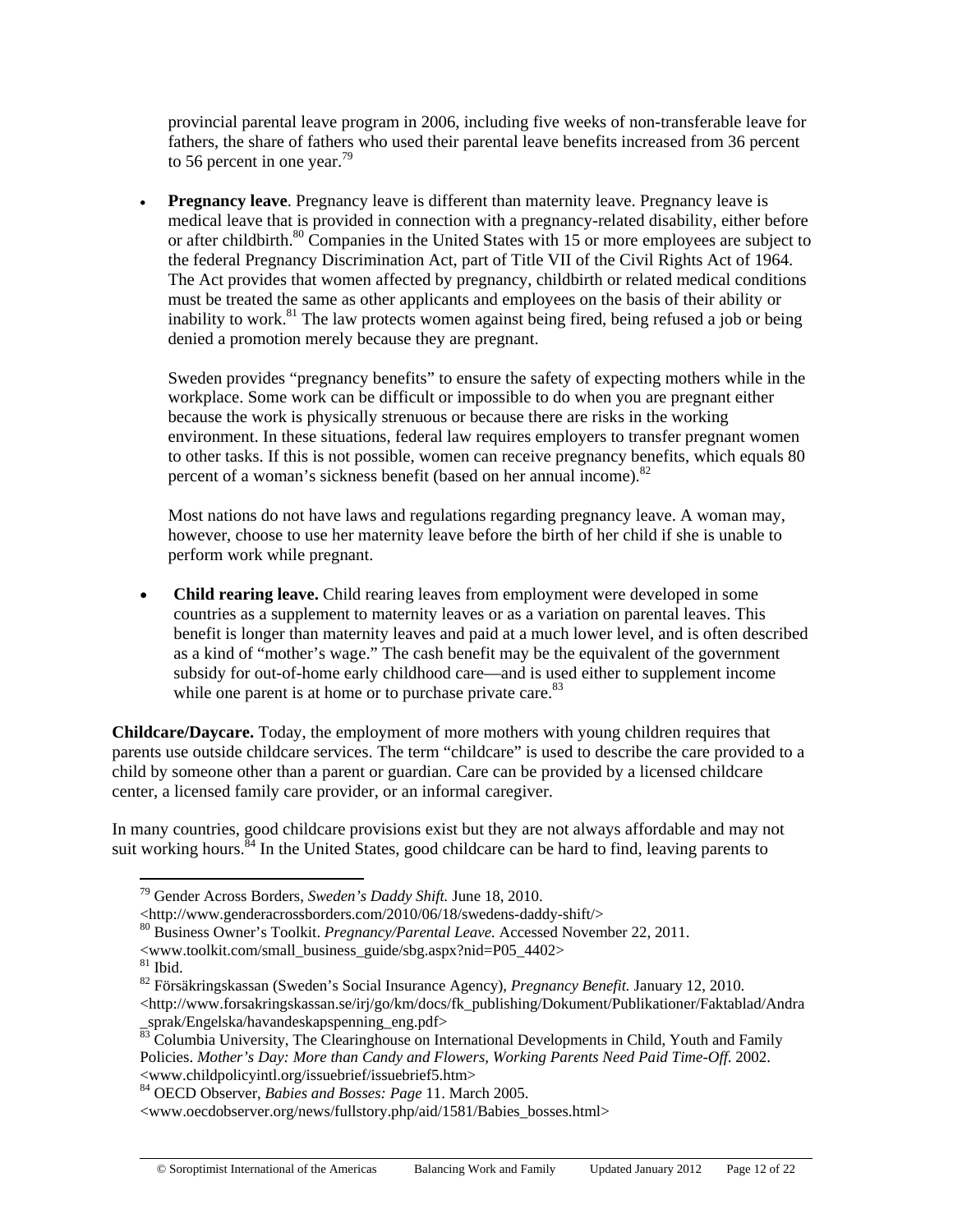create a patchwork of caregivers during working hours.<sup>85</sup> Concern about childcare has grown, not only in the United States, which offers few provisions for working mothers, but also in OECD countries, reflecting a demand for quality childcare that facilitates the social and educational development of children.

Under Sweden's "leisure-time care" program, children receive before- and after-school care until age 12, with sliding scale fees.<sup>86</sup> In Mexico, childcare is a constitutional right, with insured mothers who are employed and employed persons who have legal custody of children entitled to free employerprovided day care until children reach age four.87 Japan provides non-government approved daycare centers, as well as government approved daycare centers for children up to six years of age and nursery school for three to six years. All governmentally approved daycare centers receive subsidies from national, local and municipal governments.<sup>88</sup> Unfortunately, childcare in Japan is extremely scarce. Most public programs, particularly for infants, typically have extremely long wait lists, while private options are typically much more expensive and have inferior facilities. Additionally, some women continue to be subject to a social stigma perpetuated by older generations surrounding childcare. For these reasons, only 29 percent of young mothers with children under the age of two return to work, compared to 52 percent in OECD countries. Japanese women also cite the lack of childcare as one of the primary reasons for choosing to not have children.<sup>89</sup>

As with leave benefits, early childhood education and daycare services in European Union countries are financed largely by the government.<sup>90</sup> Care for very young and preschool-aged children is partially funded through parental copayments that cover an average of 18 percent of costs.<sup>91</sup> Because copayments are scaled to family income, lower-income families typically pay nothing, while more affluent families pay no more than ten to 15 percent of their income.<sup>92</sup>

In the United States, childcare is overwhelmingly private in both provision and financing. In the mid-1990s, the U.S. government spent about \$550 annually per child under school age on childcare assistance through subsidies and public preschool programs.<sup>93</sup> "Unfortunately, the U.S. gets what it pays for. Minimally-regulated, private childcare arrangements provide uneven and generally lowquality care."<sup>94</sup> Today in the U.S., 48 percent of employed families with children under 13 pay for

<sup>85</sup> The Urban Institute, *Getting Help with Child Care Expenses.* February 2003. <http://www.urban.org/UploadedPDF/310615\_OP62.pdf>

<sup>86</sup> Mindy Cameron, *Sweden's Commitment to Children and Families.* Seattle Times. June 3, 2001.

<sup>&</sup>lt;http://community.seattletimes.nwsource.com/archive/?date=20010603&slug=mindy03><sup>87</sup>Commission for Labor Cooperation, *Women's Guide to Work and Pregnancy in Mexico*: Page 3.<br>Accessed November 22, 2011. <http://fr.naalc.or

<sup>&</sup>lt;sup>88</sup> Nobuko Nagase. Balancing Work and Family in Japan: Inertia and a Need for Change. Asian Perspective 27.3, 2003. <http://www.asianperspective.org/articles/v27n3-d.pdf>

<sup>89</sup> Jeff Kingston, *Contemporary Japan: History, Politics and Social Change since the 1980s*. John Wiley & Sons, June 28, 2011.

<sup>90</sup> Janet Gornick and Marcia Meyers, New America Foundation: Work & Family Program. *Helping America's Working Parents: What Can We Learn from Europe and Canada?*: Page l. November 16, 2004. <www.newamerica.net/publications/policy/helping\_americas\_working\_parents>

 $^{91}$  Ibid: Page 10.

 $92$  Ibid.

<sup>&</sup>lt;sup>93</sup> Ibid: Page 11.

 $^{94}$  Ibid.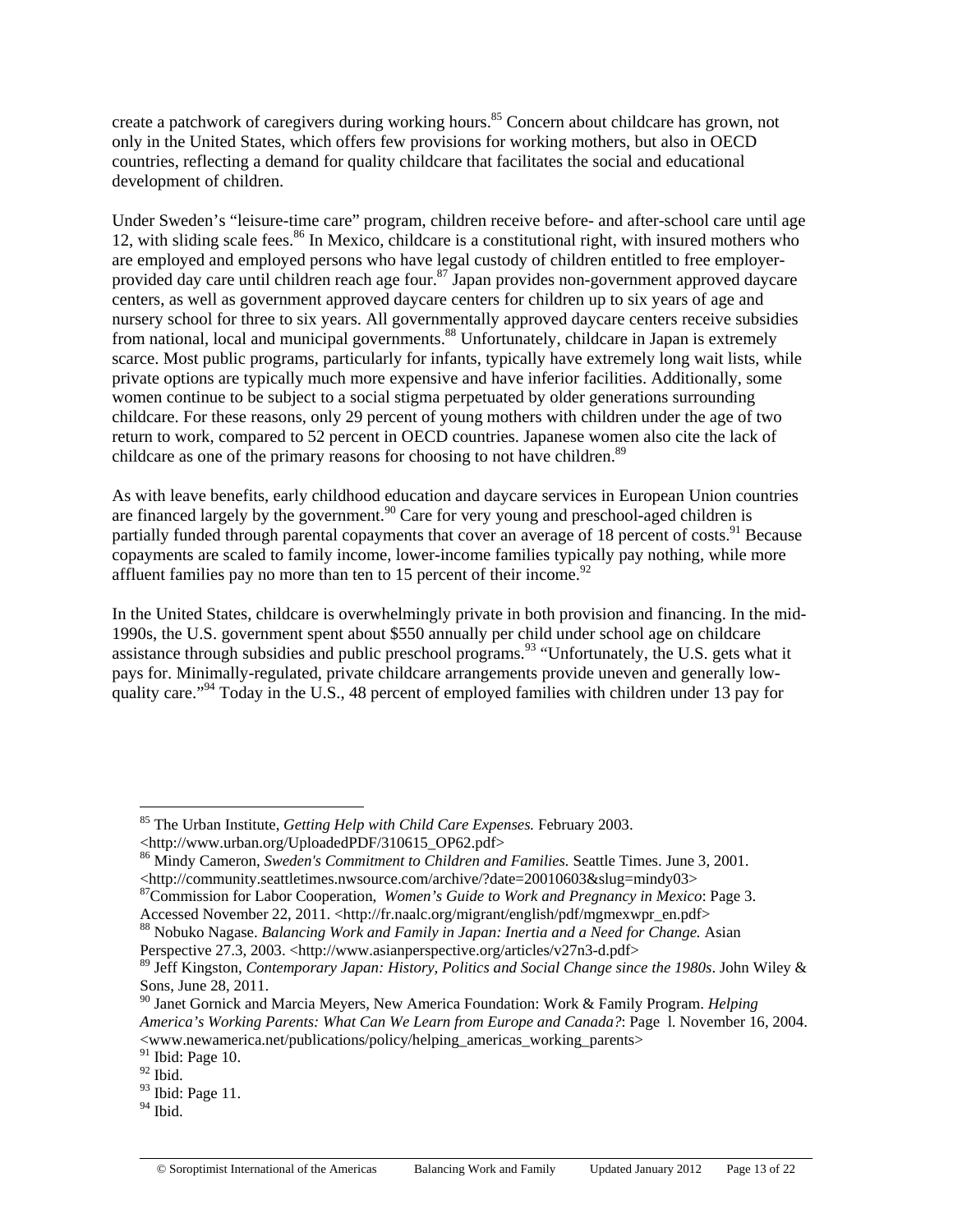childcare. 95 Low-income families spend 14 percent of their earnings on childcare while families at or below the poverty line spend, on average,  $18$  percent of their earnings.<sup>96</sup>

An attempt to help working mothers with childcare has come as a result of President Obama's American Recovery and Reinvestment Act.<sup>97</sup> The Act helps low-income parents obtain the childcare they need and helps children get the early learning they need to succeed. The Act includes block grants for child care and development and for Title I education programs, among others.<sup>98</sup>

The availability of affordable, quality childcare outside the home increases the probability that women will enter or reenter the labor force.<sup>99</sup> A study conducted in poor areas in Rio de Janeiro, Brazil, found that access to public childcare facilities is the main factor in enabling mothers to work outside the home, in full- or part-time employment.<sup>100</sup> As more mothers are able to work, they are able to raise their families' income and living standards.<sup>101</sup>

**Long-term eldercare.** About 70 percent of elderly individuals over age 65 will require some type of long-term care services.<sup>102</sup> Long-term care includes a range of health and support services that you may need as you age including help with personal tasks (bathing, dressing, going to the bathroom, getting out of bed or up from a chair, eating) and household tasks (housework, preparing and cleaning up after meals, taking medication, shopping for groceries or clothes, using the telephone or other communication devices, managing money, caring for pets, responding to emergency alerts such as fire alarms). $^{103}$ 

Aside from Germany and Japan, few countries have developed a specific social insurance or longterm care program for the dependent elderly. Other countries, including Scandinavian countries and Austria, have organized their social and health services in such a way that those needs can be met Austria, have organized their social and health section and the section of the sum of appropriately without such programs.<sup>104</sup> Clearly, the type of accommodation arrangements available to elderly populations varies significantly by country. Arrangements are mostly public in Nordic countries, are mostly private in the United States and are mixed in continental Europe and Canada.<sup>105</sup>

While family members may be able to provide some long-term care services, if one's needs increase, paid care in addition to the services that family members provide will be necessary. In 2010, the

<sup>95</sup>The Urban Institute, *Getting Help with Child Care Expenses*: Page 13. February 2003.

<sup>&</sup>lt;http://www.urban.org/UploadedPDF/310615\_OP62.pdf>

 $96$  Ibid: Page 14.

<sup>97</sup> National Women's Law Center. *How the American Recovery and Reinvestment Act Addresses Women's Needs.* February 13, 2009.

<sup>&</sup>lt;http://www.nwlc.org/details.cfm?id=3431&section=child+and+family+support>  $98$  Ibid.

<sup>99</sup> UNICEF. *State of the World's Children 2007: Latin America and Caribbean edition*: Page 20. <www.unicef.org/sowc07/docs/sowc07\_tacro.pdf>

<sup>&</sup>lt;sup>101</sup> Economy Policy Institute. EPI Briefing Paper. An Economy That Puts Families First. May 24, 2007, Page 3. <http://www.iwpr.org/publications/pubs/an-economy-that-puts-families-first-expanding-the-socialcontract-to-include-family-care>

<sup>&</sup>lt;sup>102</sup>National Clearinghouse for Long Term Care Information, *Costs of Care*. Accessed December 1, 2011.<br>
<http://www.longtermcare.gov/LTC/Main\_Site/Paying/Index.aspx>

<sup>&</sup>lt;sup>103</sup> National Clearinghouse for Long Term Care Information, *Definitions and need for LTC*. Accessed<br>December 1, 2011. <http://www.longtermcare.gov/LTC/Main\_Site/Understanding/Definition/Index.aspx>

<sup>&</sup>lt;sup>104</sup> Stéphane Jacobzone, *Ageing and Care for Frail Elderly Persons: An Overview of International Perspectives*: Page 13. OECD Labour Market and Social Policy Occasional Papers, No. 38, 1999.

<sup>&</sup>lt;http://dx.doi.org/10.1787/313777154147>

<sup>&</sup>lt;sup>105</sup> Ibid: Page 14.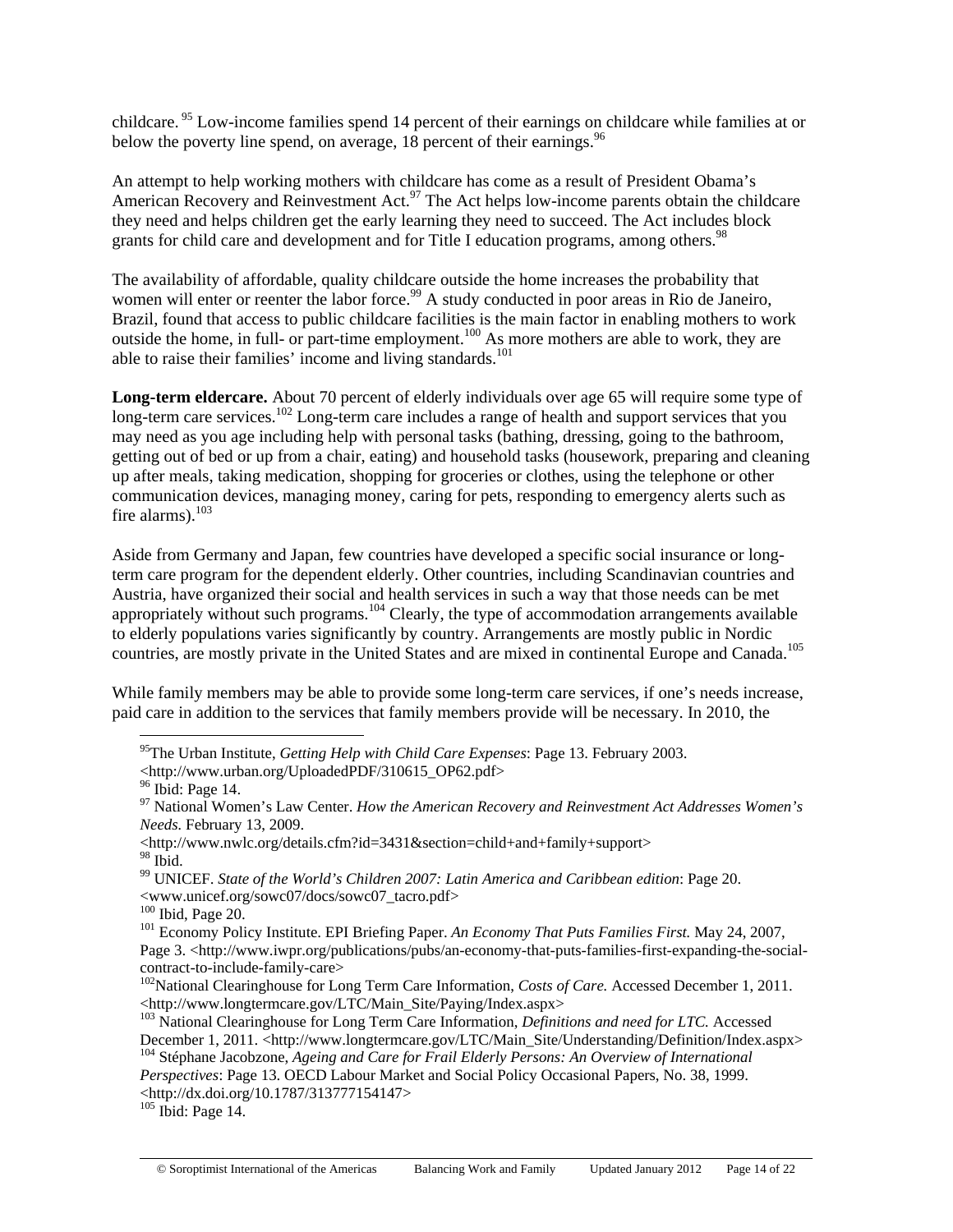average prices in the United States for in-home long-term care services were as follows: \$21 per hour for a home health aide, \$19 per hour for homemaker services, and \$67 per day for services in a daytime elder-care center.<sup>106</sup> An elderly person's needs may eventually increase to the point where he/she needs constant professional services in a nursing home or assisted living facility. Forty percent of Americas aged over 65 years will require care in a nursing home for some period of time. Today, the average monthly cost in an American nursing home is \$6,235 for a semi-private room and \$6,965 for a private room. For a one-bedroom unit in an assisted living facility, the average monthly cost is \$3,293. Most health insurance plans in the United States do not cover the costs of long-term eldercare. Under certain limited conditions, Medicare<sup>107</sup> will pay some nursing home costs for Medicare beneficiaries who require skilled nursing or rehabilitation services. Medicaid<sup>108</sup> will pay most nursing home costs for people with limited income and assets, but eligibility varies by state. About half of all American nursing home residents pay costs from their own savings. Many people who stay in nursing homes for long periods eventually spend all of their savings and then become eligible for Medicaid.<sup>109</sup>

The OECD is promoting a general strategy referred to as "healthy ageing" to respond to the challenges of caring for the world's growing elderly population. The healthy ageing approach requires the provision of long-term care services to be better integrated with other social policies. This is needed to both foster efficiency and to enable equitable access to care for all, and particularly those with the greatest needs. Healthy aging requires major reforms in pensions and health care to adapt them to today's elderly population's needs. The OECD believes more effective health and longterm care spending should be promoted. As people are living longer and healthier lives, health and long-term care services should remain cost-effective and meet the most pressing requirements: reducing time spent in long-term care. That is, more medical research and technology should be focused on the reduction of dependence arising from conditions which particularly afflict older people, such as dementia, Alzheimer's and arthritis.<sup>110</sup>

The OECD also believes that explicit policies and financial arrangements for caregiving are needed in order to deliver efficient, high quality and economically feasible services. Public policy can foster healthy ageing by expanding the range of options available to individuals through both health education and medical interventions that help people preserve their autonomy as they grow older. In regards to long-term care, policy responses require treating long-term care as a normal risk of life with the burden of financing shared by the working-age and older populations. They should provide coverage against extremely high and unexpected healthcare costs while ensuring access to long-term care. They should encourage a system with more emphasis on at-home care and less on publicly subsidized nursing homes. Provision of long-term care in hospitals should be avoided. Additionally,

<sup>&</sup>lt;sup>106</sup> National Clearinghouse for Long Term Care Information, *Paying for LTC*. Accessed December 1, 2011. <http://www.longtermcare.gov/LTC/Main\_Site/Paying/Costs/Index.aspx> 107 Medicare is a social insurance program administered by the United States government, providing health

insurance coverage to people who are aged 65 and over; to those who are under 65 and are permanently physically disabled or who have a congenital physical disability; or to those who meet other special criteria. <sup>108</sup> Medicaid is a health program administered by the United States for certain people and families with low incomes and resources. It is a means-tested program that is jointly funded by the state and federal governments and is managed by the states.

<sup>109</sup> Medicare.gov, *Nursing Homes: Paying for Care*. May 8, 2009.

<sup>&</sup>lt;http://www.medicare.gov/nursing/Payment.asp> 110 Howard Oxley, *Policies for Healthy Aging: An Overview*. OECD Health Working Papers, Number 42. February 16, 2009.

<sup>&</sup>lt;http://www.oecd.org/officialdocuments/displaydocumentpdf/?cote=DELSA/HEA/WD/HWP(2009)1&doc language=en>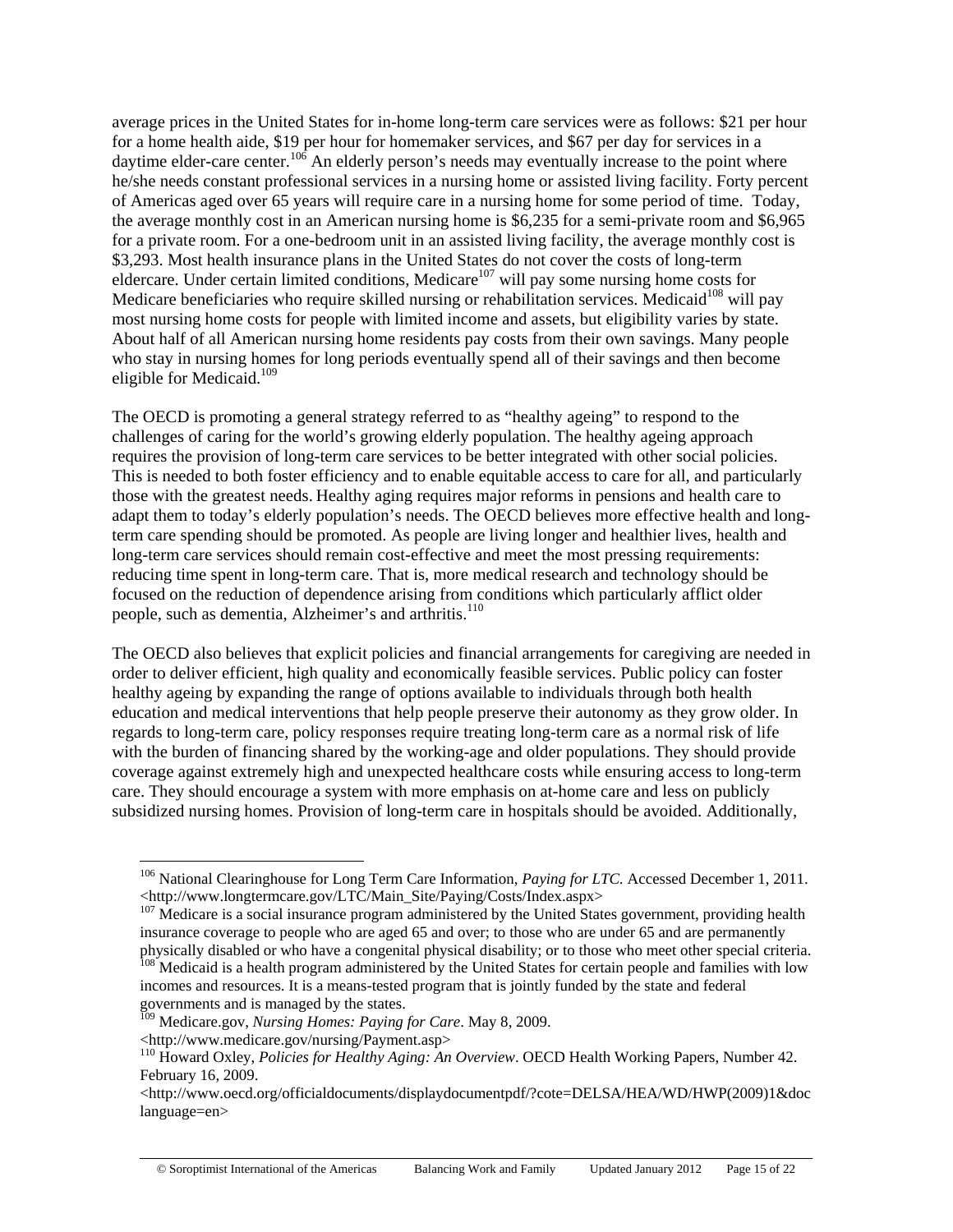long-term care policy should be harmonized with health reforms in order to support the best mix of health and care-giving elements. $111$ 

**Breastfeeding Policies.** Breastfeeding is a right of mothers and is a fundamental component in assuring a child's right to food, health and care.<sup>112</sup> Exclusive breastfeeding for six months is crucial for the health of mothers and infants worldwide.<sup>113</sup> Breast milk provides infants the optimal mix of nutrients and antibodies necessary for each baby to thrive. Scientific studies have shown that breastfed children have fewer and less serious illnesses than those who never receive breast milk, including reduced risk of sudden infant death syndrome (SIDS) and less childhood cancer and diabetes.114 For these reasons, The World Health Organization recommends exclusive breastfeeding for babies until the age of six months, and continued breastfeeding, with appropriate complementary foods, for children of up to two years.115 If every infant were breastfed exclusively for this suggested six-month minimum, an estimated 1.3 million additional lives would be saved and millions more enhanced each year.<sup>116</sup> In addition, women who breastfeed have lower incidences breast and ovarian cancer.<sup>117</sup>

As more women enter the workforce in greater numbers, special support is needed to assist working mothers in being able to breastfeed. Research shows, however, that going back to work is one of the biggest barriers in continuing to breastfeed. Employed women are less likely to initiate breastfeeding and tend to breastfeed for a shorter length of time than women who are not employed. Most employed mothers who are lactating have to pump milk at work for their children and need to be provided with accommodations to do so. Challenges for working mothers who want to breastfeed include lack of break time, and inadequate facilities for pumping and storing breast milk.<sup>118</sup>

In 2009, half of all American mothers with children younger than one year were employed, and more than two-thirds of those employed worked full-time. Additionally, only 15 U.S. states required employers to support breastfeeding employees when they returned to work. In 2010, the federal Affordable Care Act (ACA) included a provision for employers to provide workplace accommodations that enable employees who are breastfeeding to express their milk. The ACA amended the Fair Labor Standards Act of 1938 by having employers provide reasonable (though unpaid) break time for a mother to express milk and a place, other than a restroom, that is private and

*Workplace Program for Breastfeeding Mothers:* Page 3. July 2007.

 $^{\rm 111}$  Ibid.

<sup>&</sup>lt;sup>112</sup> UNICEF, *Nutrition: Infant and Young Child Feeding and Care.* April 2011.

<sup>%%&</sup>lt;www.unicef.org/nutrition/index\_breastfeeding.html><br>
<sup>113</sup> Ibid.<br>
<sup>114</sup> Baby Friendly Hospital Initiative (BFHI) USA, *Why Breastfeeding Makes a Difference*. Accessed<br>
December 22, 2011. <http://www.babyfriendlyusa.org/e

<sup>&</sup>lt;sup>115</sup> The International Labor Organization, *Maternity at Work: A review of national legislation, Findings from the ILO Database of Conditions of Work and Employment Laws*. 2010: Page 81.

<sup>&</sup>lt;http://www.ilo.org/wcmsp5/groups/public/@dgreports/@dcomm/@publ/documents/publication/wcms\_12  $4442.pdf$ <br> $116$  Ibid.

<sup>&</sup>lt;sup>117</sup> The National Cancer Institute, *Genetics of Breast and Ovarian Cancer*. Accessed November 22, 2011. <http://www.cancer.gov/cancertopics/pdq/genetics/breast-and-ovarian/HealthProfessional/page4> 118 Abbott in partnership with Working Mother Media: Business Backs Breastfeeding, *A Flexible* 

<sup>&</sup>lt;http://www.abbott.com/static/cms\_workspace/content/document/Citizenship/gc\_infantNutrition\_policy1.p df>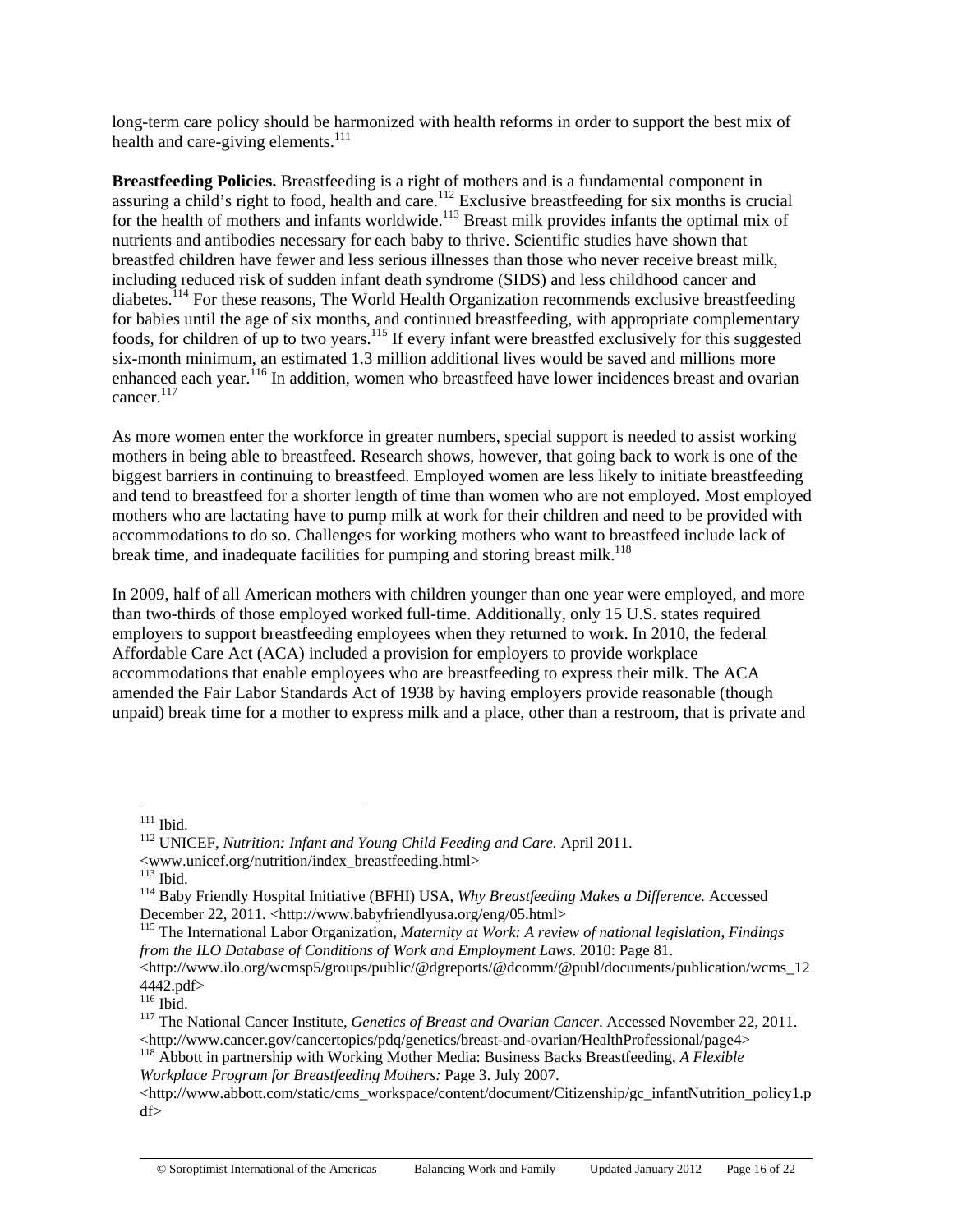clean where she can express her milk. However, U.S. mothers overall have less support for continuing to breastfeed after returning to work than is recommended by the International Labor Organization.<sup>119</sup>

According to the ILO, legislation in at least 92 countries provides for breastfeeding breaks (in addition to regular breaks) for nursing mothers.<sup>120</sup> Nearly two-thirds of these countries protect breastfeeding for 15 months or longer.  $^{121}$  Regardless of a nation's policies or lack thereof regarding breastfeeding, all employers should be encouraged to have a written policy about the promotion and protection of breastfeeding in the workplace.<sup>122</sup> Some employers may choose to offer their employees the options of working part-time or telecommuting for the first four to six months when breastfeeding is most important.<sup>123</sup> In addition, workplaces should provide a private room for either expressing milk or nursing a baby; a comfortable chair; an electrical outlet and small table for breast pumps; access to a sink to wash hands and equipment; a small, secure refrigerator for milk storage; protected breaks every three hours for pumping; and a non-harassment policy for breastfeeding mothers.<sup>124</sup>

Companies that adopt breastfeeding support programs see many benefits for both their employees and their company's bottom-line, including: cost savings of up to \$4 for every \$1 invested in breastfeeding support; less illness among breastfed children of employees; reduced absenteeism to care for ill children; lower healthcare costs (an average of \$400 per baby over the first year); improved employee productivity; and higher morale and greater company loyalty.125

**Flexible Work Arrangements.** Providing opportunities for flexible work arrangements—such as flextime, compressed workweek, part-time, job share and telecommuting—can create a more productive and effective work environment and help workers, especially caregivers, to experience less stress than those without such arrangements.<sup>126</sup>

Flexible work options can include a variety of schedules, such as:  $127$ 

**Flextime**: Employees choose starting and ending hours, but usually must be at work during a core period when all employees are present.

<sup>119</sup> United States Department of Health and Human Services, *Executive Summary: The Surgeon General's Call to Action to Support Breastfeeding:* Page 2. January 20, 2011.

<sup>&</sup>lt;http://www.surgeongeneral.gov/topics/breastfeeding/executivesummary.pdf> 120 The International Labor Organization, *Maternity at Work: A review of national legislation, Findings from the ILO Database of Conditions of Work and Employment Laws*. 2010: Page 81.

<sup>&</sup>lt;http://www.ilo.org/wcmsp5/groups/public/@dgreports/@dcomm/@publ/documents/publication/wcms\_12 4442.pdf>

<sup>121</sup> American Academy of Family Physicians, *Breastfeeding Position Paper*. 2008.

 $<$ www.aafp.org/online/en/home/policy/policies/b/breastfeeding<br>positionpaper.html> $^{122}$ Ibid.

<sup>123</sup> Ibid.<br><sup>124</sup> Ibid.<br><sup>125</sup> Abbott in partnership with Working Mother Media: Business Backs Breastfeeding, *A Flexible Workplace Program for Breastfeeding Mothers:* Page 3. July 2007.

<sup>&</sup>lt;http://www.abbott.com/static/cms\_workspace/content/document/Citizenship/gc\_infantNutrition\_policy1.p df>

<sup>126</sup> Georgetown University Law Center: Workplace Flexibility 2010, *Meeting the Needs of Today's Families: The Role of Workplace Flexibility:* Page 7.

<sup>&</sup>lt;http://workplaceflexibility2010.org/images/uploads/FF\_BW\_FI\_Fact%281%29.pdf> 127 Catalyst. Info Brief. *Flexible Working Arrangements. <*www.catalystwomen.org>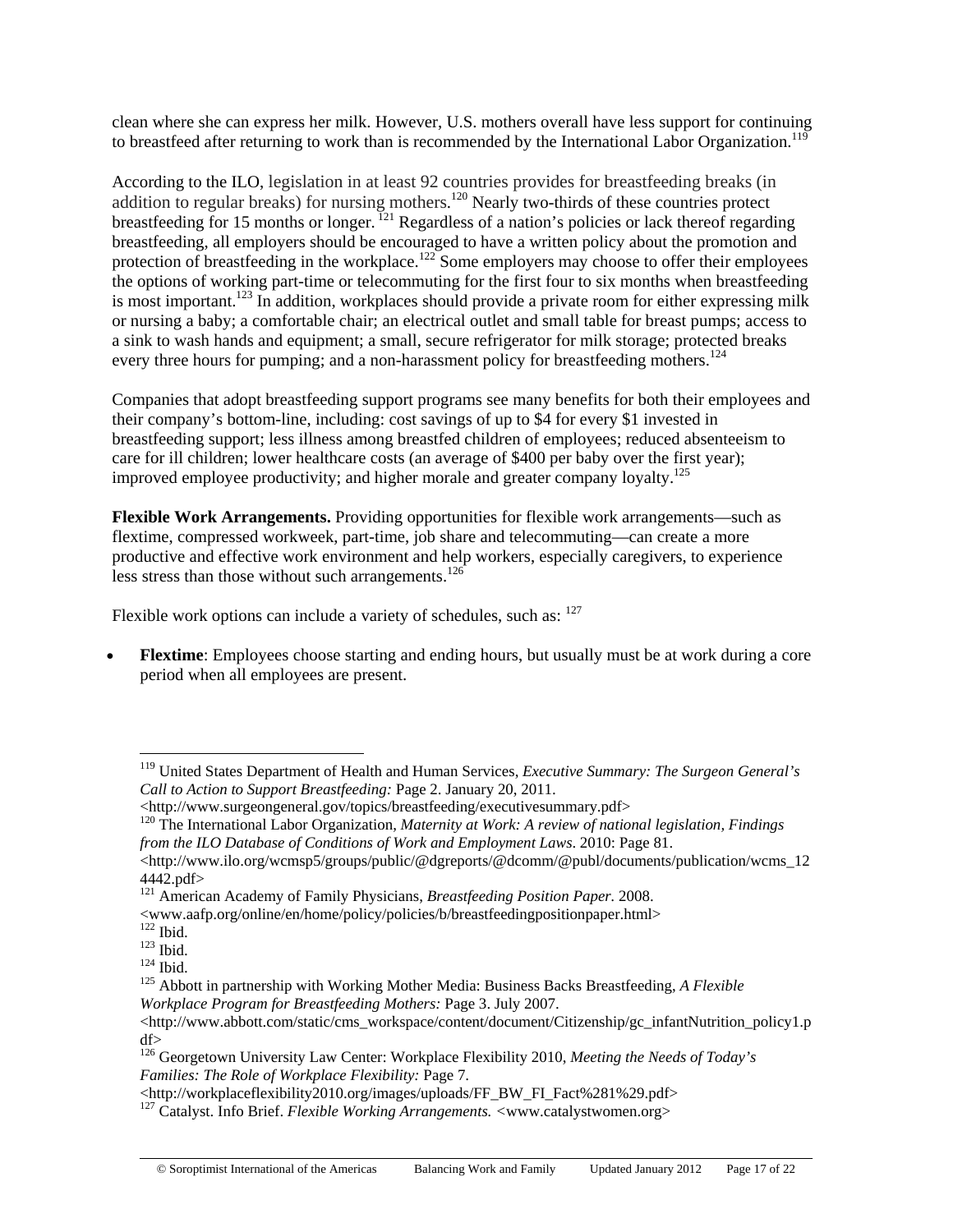- **Flexible week:** A variation on the standard workday and workweek, such as fewer but longer days or shorter days in a six-day week.
- **Work-at-home or Telecommuting:** Some or all work done at a location other than the regular worksite, usually at an employee's home.
- **Flexible Reduced-Time:** These options involve fewer hours than full time and can affect salary, benefits and career advancement to varying degrees. These can include job-sharing, where two people share or divide the responsibilities of one full-time job, and part-time work, the most familiar to employers and most sought after by employees among the reduced-hours options.
- **Part-time work.** Part-time work is the preferred form of employment among many mothers of young children in a large number of OECD countries, even though working part-time generally offers lower earnings and career prospects than full-time work.<sup>128</sup> In fact, the growth of part-time work in many countries has been "significant and steady in the past 10 years and its availability has resulted in greater female labor participation rates with women making up the majority of the world's part-time workers—between 60 percent and 90 percent."<sup>129</sup> In the European Union, 83 percent of part-time workers are women.<sup>130</sup> Part-time work for women, however, is one of the main factors predicting the wage gap between men and women with women over-represented in part-time positions that are mostly low paid.<sup>131</sup>

Nearly 80 percent of employees said they would like to have more flexible work options and would use them if there were no negative consequences at work.<sup>132</sup> Despite that high percentage, flexible work schedules are available to less than one-third of workers in the United States.<sup>133</sup> In addition, with the increasing numbers of women and mothers in the workforce, less than one-quarter (22) percent) report that their work schedule suits their childcare needs.<sup>134</sup>

This situation, however, has been changing due to the current economic recession. The Families and Work Institute conducted a study in 2009 which found that in the face of the recession and a time of cost cutting, the overwhelming majority of U.S. employers (94 percent) are maintaining or increasing their workplace flexibility programs.<sup>135</sup> In fact, a quarter of employers (26 percent) specifically are using flexible workplace options – from reduced work weeks to telecommuting – to minimize the needs for layoffs.<sup>136</sup>

<sup>128</sup>OECD, *Balancing Work and Family Life; Helping Parents into Paid Employment*: Page 145. 2001. <www.oecd.org/dataoecd/11/12/2079435.pdf>

<sup>129</sup> International Labor Organization, *Equality at Work: Tackling the Challenge*. 2007.

<sup>&</sup>lt;http://www.ilo.org/public/portugue/region/eurpro/lisbon/pdf/equality\_07.pdf> 130 International Labor Organization, *Facts on women at work.*

<sup>&</sup>lt;www.ilo.org/wcmsp5/groups/public/---dgreports/---dcomm/documents/publication/wcms\_067595.pdf> 131 International Trade Union Confederation. *The Global Gender Pay Gap:* Page 48*.* February 2008.  $\leq$ www.ituc-csi.org/IMG/pdf/gap-1.pdf> $^{132}$ Ibid: Page 5.

<sup>&</sup>lt;sup>133</sup> Ibid: Page 6.<br><sup>134</sup> Ibid.<br><sup>135</sup> Ellen Galinsky and James T. Bond, Families and Work Institute. *The Impact of the Recession on Employers:* Page 1. July 23, 2009.

<sup>&</sup>lt;http://familiesandwork.org/site/research/reports/Recession2009.pdf> 136 Ibid.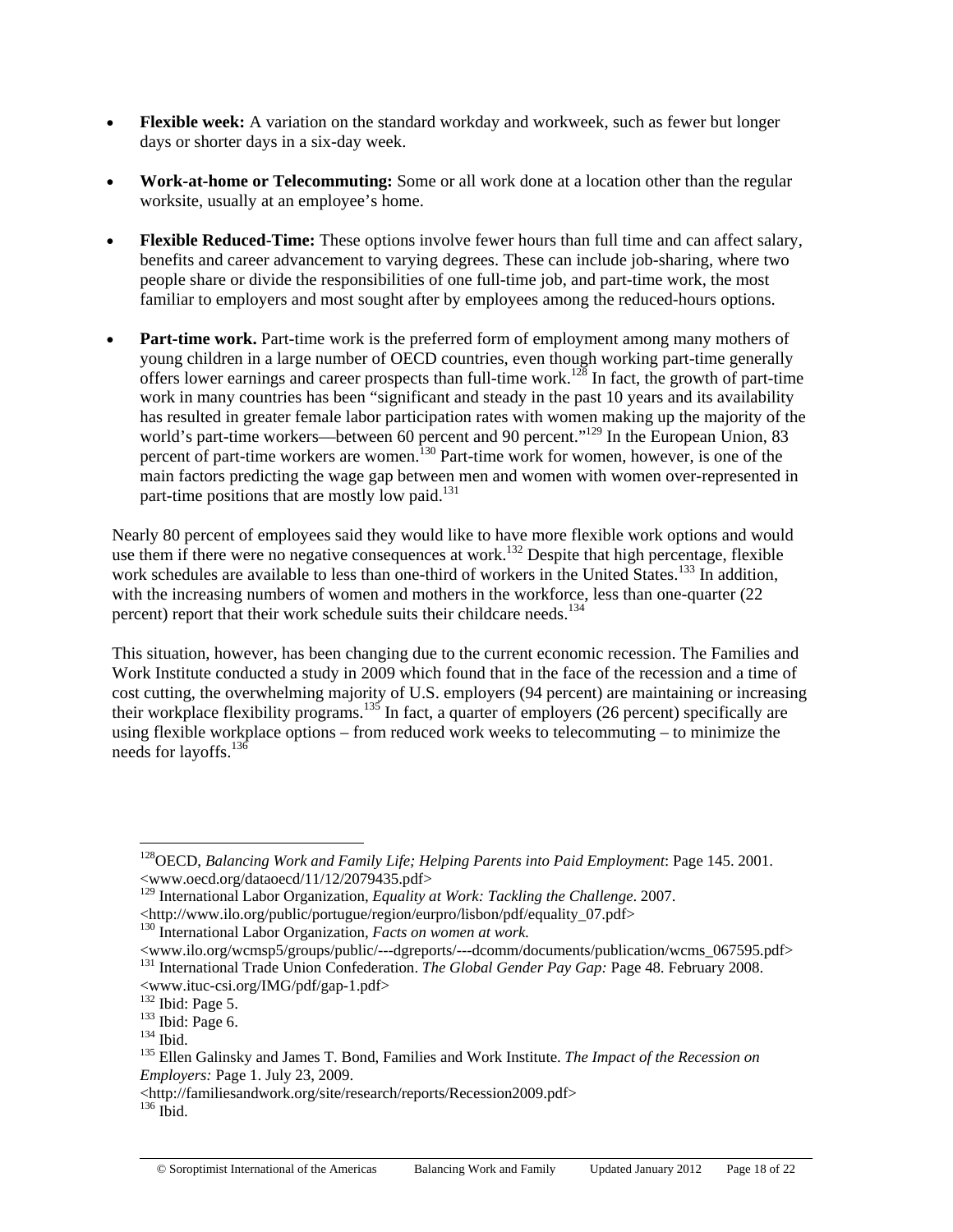#### **Flexible Options Work**

Overall, flexible work options have been shown to benefit families and businesses. They allow working mothers to be more involved in their children's education and care, and provide working women caretakers with the time to care for their elderly relatives as well as their work responsibilities. Additionally, flexible work options have been shown to increase worker productivity and decrease costs to businesses.<sup>137</sup> Many employers who offer workplace flexibility say these practices improve their bottom line with lower health-care costs, higher rates of worker retention, and fewer employee absences.<sup>138</sup>

In fact, flexible work arrangements and time-flexible policies have often been cited as mechanisms that successfully reduce unplanned absences from work.<sup>139</sup> In one study, 63 percent of workers using flexible work arrangements said they were absent less often as a result of their flexible work schedule.<sup>140</sup> Reducing unscheduled absences is particularly important to businesses given the high cost. In 2005, 2.5 percent of organizations reported that absenteeism was a problem in their organization, costing around \$660 per employee annually.<sup>141</sup> For some large employers, absenteeism resulted in a loss of more than \$1 million per year. $142$ 

In addition, governments have an important role in fostering responsive workplaces for employees of all incomes, and should partner with businesses to make flexible scheduling commonplace and foster other family-friendly supports.<sup>143</sup> In the absence of supportive public programs and regulations, working mothers are struggling to craft private solutions that reconcile work and family responsibilities.<sup>144</sup>

## **Conclusions**

 $\overline{a}$ 

While the economic empowerment of women across the world has been deemed one of the most remarkable revolutions of the past 50 years,<sup>145</sup> it has not been matched by a revolution in gender stereotypes including expectations regarding familial caregiving. Even as women enter the labor force in increasing numbers throughout the world, they continue to undertake the majority of unpaid caregiving. As a result, it is becoming increasingly difficult for working women to reconcile employment and family responsibilities, particularly where no social supports—such as quality, affordable childcare or long-term eldercare—are available.<sup>146</sup>

<sup>137</sup> Georgetown University Law Center. Workplace Flexibility 2010. *Meeting the Needs of Today's Families: The Role of Workplace Flexibility: Page 7.* <www.workplaceflexibility2010.org>
<sup>138</sup> Jodie Levin-Epstein, Center for Law and Social Policy. *Responsive Workplaces: The business case for* 

*employment that values fairness and families*: Page 4. March 5, 2007.

<sup>&</sup>lt;www.clasp.org/publications/responsive\_workplaces.pdf>

<sup>139</sup> Georgetown University Law Center. Workplace Flexibility 2010. *Meeting the Needs of Today's*  Families: The Role of Workplace Flexibility: Page 7. <www.workplaceflexibility2010.org><br>
<sup>140</sup> Ibid.<br>
<sup>141</sup> Ibid.<br>
<sup>142</sup> Ibid.<br>
<sup>143</sup> Jodie Levin-Epstein, Center for Law and Social Policy. Responsive Workplaces: The busine

*employment that values fairness and families*: Page 4. March 5, 2007.

<sup>&</sup>lt;www.clasp.org/publications/responsive\_workplaces.pdf> 144 Janet Gornick and Marcia Meyers. New America Foundation. Work & Family Program. *Helping America's Working Parents: What Can We Learn from Europe and Canada?:* Page l. November 2004. <www.newamerica.net/publications/policy/helping\_americas\_working\_parents>

<sup>&</sup>lt;sup>145</sup> The Economist, *Women in the Workforce: Female Power*. December 30, 2009.

<sup>&</sup>lt;http://www.economist.com/node/15174418>

<sup>146</sup> UNICEF, *State of the World's Children 2007: Latin America and Caribbean edition*: Page 20. <www.unicef.org/sowc07/docs/sowc07\_tacro.pdf>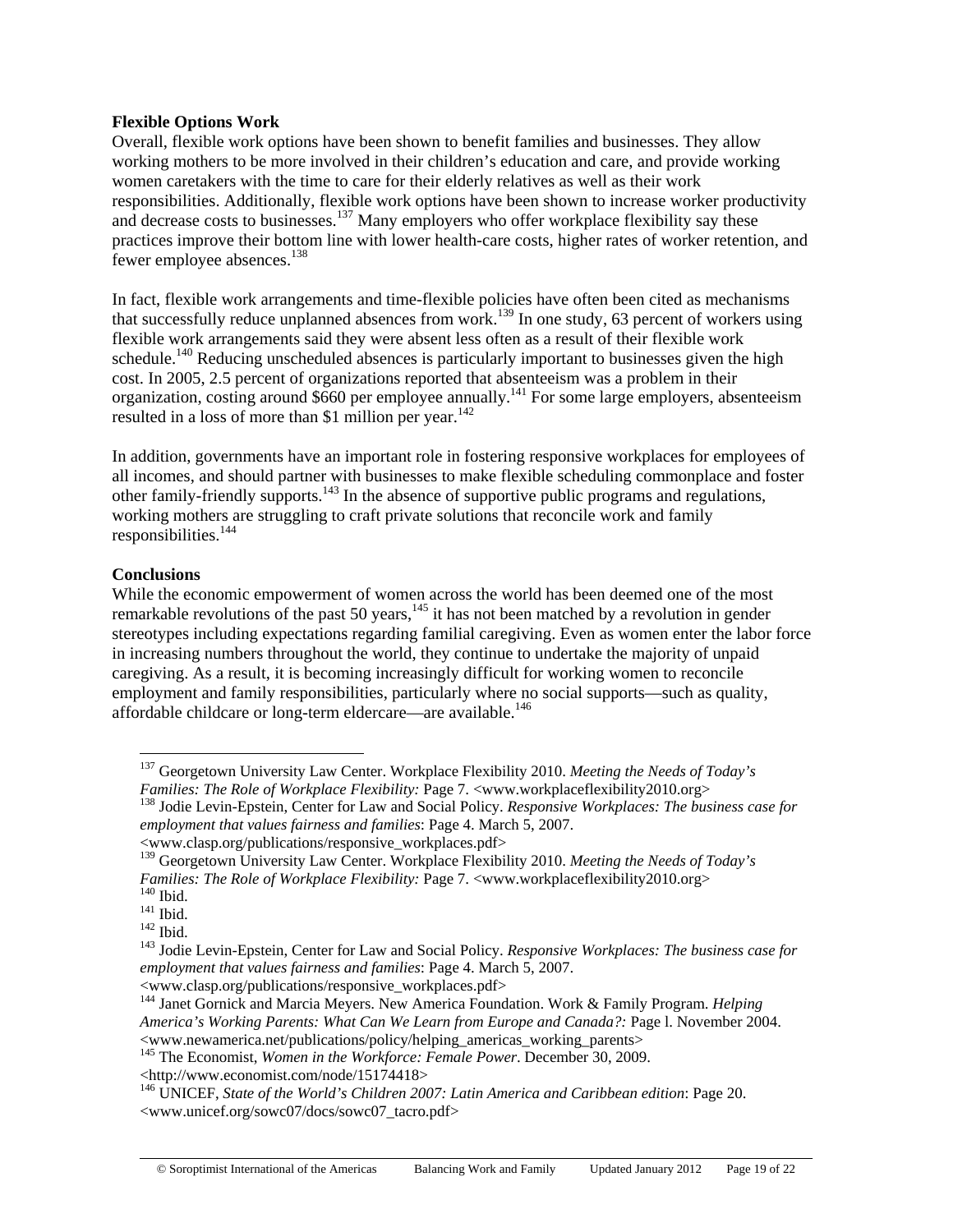The struggle to strike this balance has proved very difficult for many women, who feel pressured to satisfy the expectations accompanying both traditional notions of women's roles in the family and contemporary notions of female empowerment. A study of graduates of the University of Chicago's Booth School of Business found that only half of the school's female graduates who had chosen to have children were working full-time ten to 16 years after graduating. About a quarter were working part-time and another quarter had left the labor force entirely. Another study of American women who left work to have children found that 93 percent of them wanted to return to work but only 74 percent managed to return, and only 40 percent returned to full-time jobs.<sup>147</sup> Therefore, while women entering the workforce in large numbers is a trend that is likely to continue, it is clear that women cannot be expected to remain in the workforce in sufficiently large numbers without appropriate financial incentives to encourage them to do so and unless they can ensure adequate care for their children and elderly family members. Working caregivers can properly balance work and family life if the appropriate workplace and governmental policies are instituted. Leaves for parental and family care must be guaranteed, not only by employers, but by the government. Tax/benefit systems must evolve to work in favor of working parents and caregivers, providing incentives to work and tax breaks and benefits for using childcare and eldercare facilities.

Of course, many individuals, both women and men, feel a strong desire to assume caregiving responsibilities fulltime. Proper legislation must be created to protect the rights and economic security of these individuals. Furthermore, contemporary notions of female empowerment and traditional notions of masculinity must be overcome in order for these individuals to feel secure in their choices and for effective legislation benefiting these individuals to pass. As evident from Sweden, where, as previously stated, it is now considered "normal" for men to take parental leave, this cultural shift may accompany legislation rather than the other way around. In many other nations, this shift is already underway as more women become the primary breadwinners for their families and fathers chose to stay at home and assume caregiving responsibilities. Regardless, individuals who wish to assume caregiving responsibilities fulltime must be supported. Additionally, the quality of care provided by these individuals must be more highly valued – as previously stated, studies have shown that parental involvement in children's upbringing is one of the most important factors in a child's growth and success.

The tension between work and family life can be reconciled by a cultural shift in attitude towards gender roles and caregiving as well as effective legislation. Gender role expectations still exist and play into how and where women and men work, as well as their roles in the home and with family. These expectations need to adjust to the changing workforce climate. This must be coupled with a shift in the value of caregiving: quality caregiving ought to be more highly valued, especially when provided by a parent or relative, and policies to help caregivers balance work and family responsibilities or act as a fulltime caregiver when desired should be the norm to ensure the success of future generations in their formative years and the respect for past generations in their later years.

#### **Soroptimist programs**

 $\overline{a}$ 

Soroptimist is an international volunteer organization for business and professional women who work to improve the lives of women and girls, in local communities and throughout the world. Clubs undertake a number of different projects to confront realities facing women, both locally and throughout the world. Projects help women on a variety of fronts that impact their working lives, including: providing education and job-skills training, which leads to better employment

<sup>147</sup> The Economist, *Women in the Workforce: Female Power*. December 30, 2009. <http://www.economist.com/node/15174418>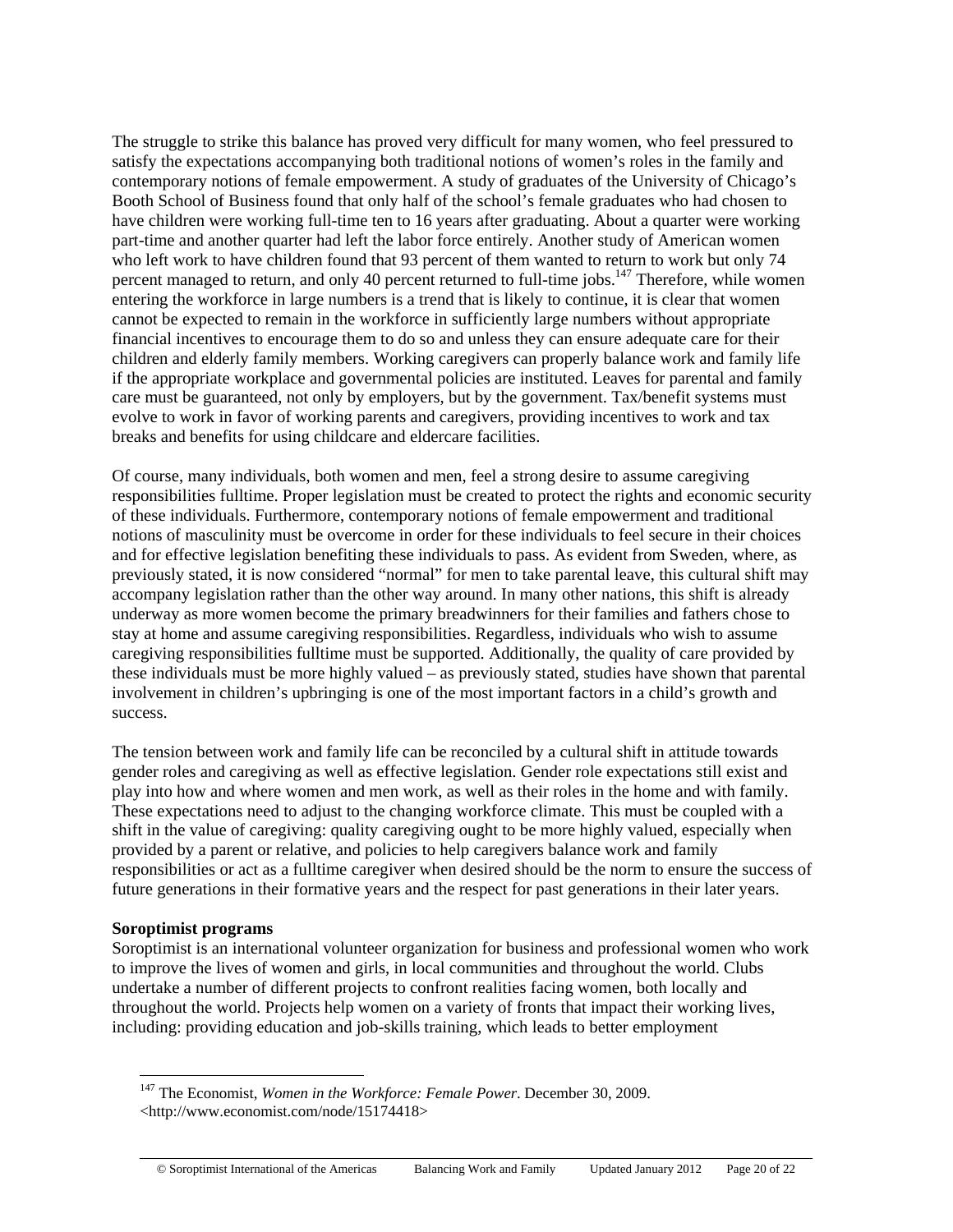opportunities; confronting domestic violence in the workplace; and helping women in the wake of disasters. As an organization, Soroptimist supports the following programs:

**Soroptimist Women's Opportunity Awards—**The Women's Opportunity Awards program is Soroptimist's major project. The awards improve the lives of women by giving them the resources they need to upgrade their education, skills and employment prospects. Each year, Soroptimist clubs in 19 countries and territories assist women in overcoming personal difficulties and improving their lives through education and skills training. The women, who provide the primary source of financial support for their families, may use the cash award to offset any costs associated with their efforts to attain higher education, including, books, childcare and transportation. Club recipients become eligible for additional cash awards at other levels of the organization, including three \$10,000 finalist awards.

Many Women's Opportunity Award recipients have overcome enormous obstacles in their quest for a better life, including poverty, domestic violence and substance abuse. Each year, more than \$1.5 million is disbursed in awards at various levels of the organization, to help women achieve their dreams of a better life for themselves and their families. Since the Women's Opportunity Awards program began in 1972, it is estimated that \$25 million has been disbursed and more than 25,000 women have been assisted.

**Soroptimist Workplace Campaign to End Domestic Violence—**This ongoing effort raises awareness about domestic violence as a workplace concern. Soroptimist club members distribute hotline cards containing local contact information for domestic violence shelters and other services. Each year, tens of thousands of domestic violence hotline cards are distributed in workplaces throughout the world. In addition, clubs also hold lectures in their workplaces to draw attention to the issue of domestic violence as a workplace concern; lobby their employers to institute policies and include domestic violence information in their personnel handbooks; and hold seminars for local businesses about the costs associated with domestic violence in the workplace. As working women, Soroptimists understand the importance of reaching out to women in the workplace. As such, Soroptimist developed comprehensive guidelines called the Soroptimist Domestic Violence Workplace Policies. A white paper on this issue is also available on the website.

**Soroptimist Club Grants for Women and Girls—**Often the abilities and ambitions of individual Soroptimist clubs exceed their financial resources. The organization introduced the Soroptimist Club Grants for Women and Girls in 1997 to assist with community projects that improve the lives of women and girls. Each year, grants are given to clubs working on projects that help foster economic independence among women and girls. For the 2011-2012 club year, Soroptimist funded \$175,000 in club grants to 28 Soroptimist clubs for new or ongoing projects. Projects have included funding a micro-enterprise artisan project for low-income women, teaching marketable job skills to women with disabilities, and providing services to women who are domestic abuse survivors.

Listed below are some examples of past grant-funded Soroptimist projects that address the issue of work/family balance by providing women with flexible work options, access to affordable and innovative child care services and by supporting young mothers to continue their education.

# Hope Baguio, Philippines

## *Hub of Hope*

Soroptimist International of Hope Baguio received a \$10,000 Soroptimist Club Grant to establish a childcare center with a breast milk bank, thus supporting women to return to work and still breast feed their child. This is a neighborhood pilot project developed and managed by Soroptimists.